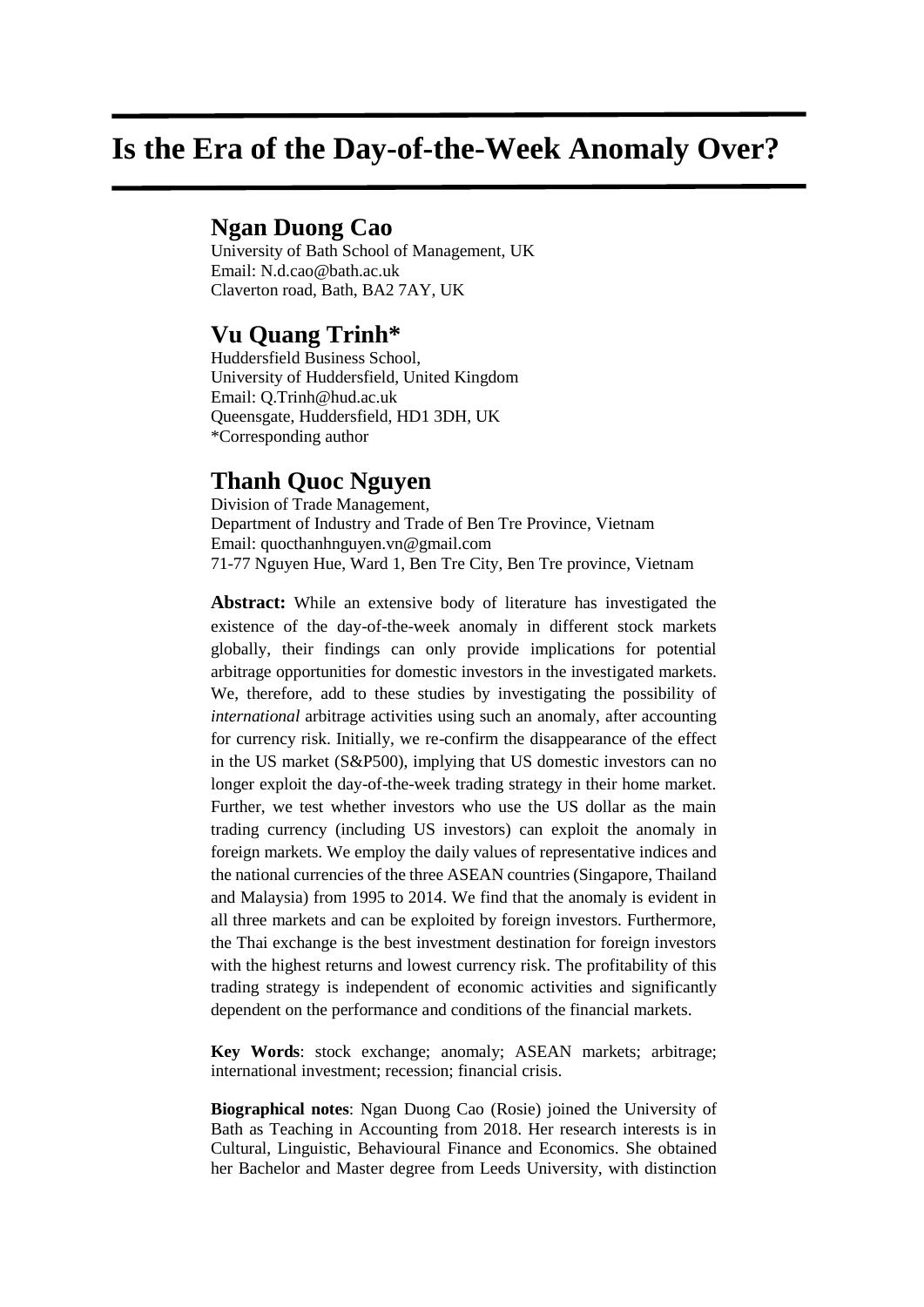(first ranked) and first class honour (first ranked). She was offered a full scholarship from ESRC for her PhD course at Newcastle University. At the heart of her research agenda is a desire to better understand individuals' decision making under risk and uncertainty and over time in the context of investment behaviour, how these may change over the life span, and how one's psychological predispositions may mediate this process.

Vu Quang Trinh (Rainy) joined the University of Huddersfield as Lecturer in Accounting and Finance from September 2019. Rainy has published some articles in world-leading research journals such as The European Journal of Finance and Review of Quantitative Finance and Accounting. Prior to joining Huddersfield, Rainy worked at Newcastle University, University of Economics and Finance Ho Chi Minh City, and TQT Constructions & Investment Joint Stock Company. During his academic career, Rainy has taught several finance, accounting and economics modules at both undergraduate and postgraduate levels. He was awarded a Master's (MSc) in Finance with a distinction and he was ranked second in the whole cohort at Northumbria University (UK). He earned a Bachelor's degree (BSc) in Finance and Banking from the University of Economics with first-class honours.

Thanh Quoc Nguyen is currently working at the Division of Trade Management, Department of Industry and Trade of Ben Tre Province, Vietnam. Prior to that, he obtained his Master degree from graduated his MA International Management at Faculty of Business Law and Tourism University of Sunderland, UK.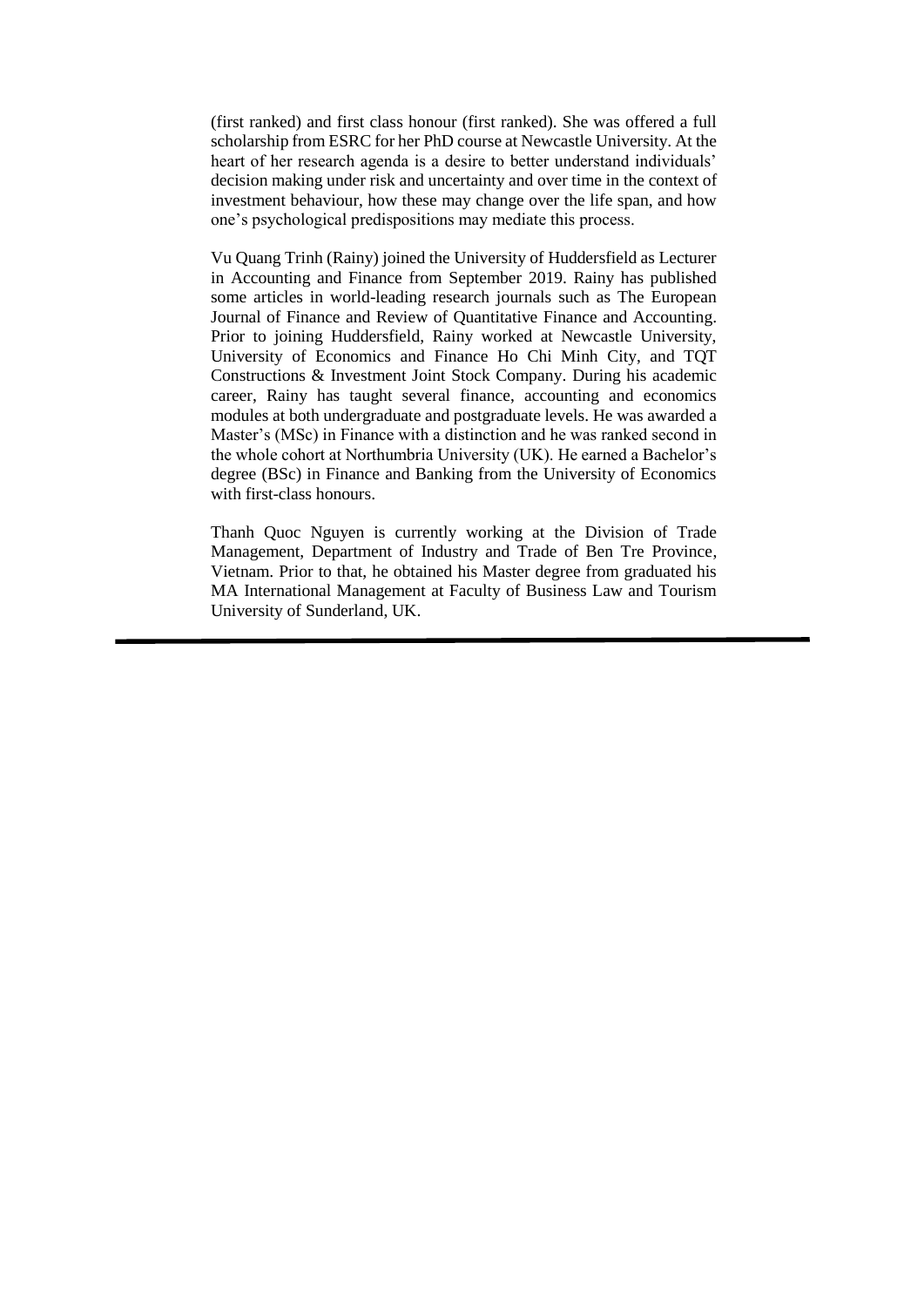#### **1 Introduction**

The Efficient Market Hypothesis (EMH) suggests that as all current information has already been reflected in asset prices, only unexpected news can alter their future prices. Hence, asset prices follow random walks and are unanticipated (Fama, 1965). However, due to the predictability of future asset prices, seasonality in financial markets has been recognised as a significant anomaly. It is well acknowledged in the literature and has received extensive attention from researchers over the last few decades. It entails arbitrage opportunities and thus challenges the weak-form efficiency of financial markets. Among many renowned seasonal anomalies, the day-of-the-week effect is one of the most striking and debated topics in finance. It refers to asset returns that possess different distributions for each day of the week (Berument and Kiymaz, 2001)

Following the study of Fields (1931), which found that the US DOW-JONES stock market index yielded significant negative returns on Mondays and significant positive returns on Fridays, numerous studies obtained similar evidence for this anomaly on equity returns for stock exchanges around the world (French, 1980; Lakonishok and Levi, 1982; Keim and Stambaugh, 1983; Smirlock and Starks, 1986; Dubois and Louvet, 1996; Clare et al., 1998; Doyle and Chen, 2009; Basher and Sadorsky, 2006; Lean et al., 2007; Holden et al., 2005). These findings have empirical implications for financial market efficiency over time, and thus indicate the existence of arbitrage opportunities.

However, thus far, the implications for profitable trading opportunities have been studied for domestic investors exclusively. For example, the day-of-the-week effects obtained by Fields (1931) imply potential arbitrage opportunities for US domestic investors exclusively, whilst foreign investors may not profit from implementing the same arbitrage investment technique. The reason is that both types of investors face relatively similar transaction trading costs when investing in the same country (i.e. the US), but foreign investors are further exposed to the costs of currency exchange. Such costs are considered critical and should be accounted for when making international investments in any foreign market. Consequently, this study aims to contribute to the current literature by extending the day-of-the-week topic with further focus and consideration on the currency exchange risk. Accordingly, the implications being drawn from our findings can be applied to both domestic and international investors.

This study has become more relevant since a number of studies have increasingly reported the disappearance of this seasonality in many stock markets, such as the US and European markets (Smirlock and Starks, 1986; Chang et al., 1993; Steeley, 2001; Apolinario et al., 2006; Hui, 2005). This implies that domestic investors in those markets can no longer exploit the dayof-the-week trading strategy to earn abnormal returns. A question is raised in this scenario: does this mean that the day-of-the-week era is over for those investors? It is certainly a '*no'* if they can profit by exploiting the weekday arbitrage investment technique in other foreign markets. Furthermore, amid the current dramatic pace of globalisation and the liberalisation of financial markets, together with the rapid developments in technology and communications, and the increasing importance of international diversification recommended by financial practitioners and theoreticians, international investment has become a common phenomenon, making the role of foreign investors in stock markets far more significant than ever before.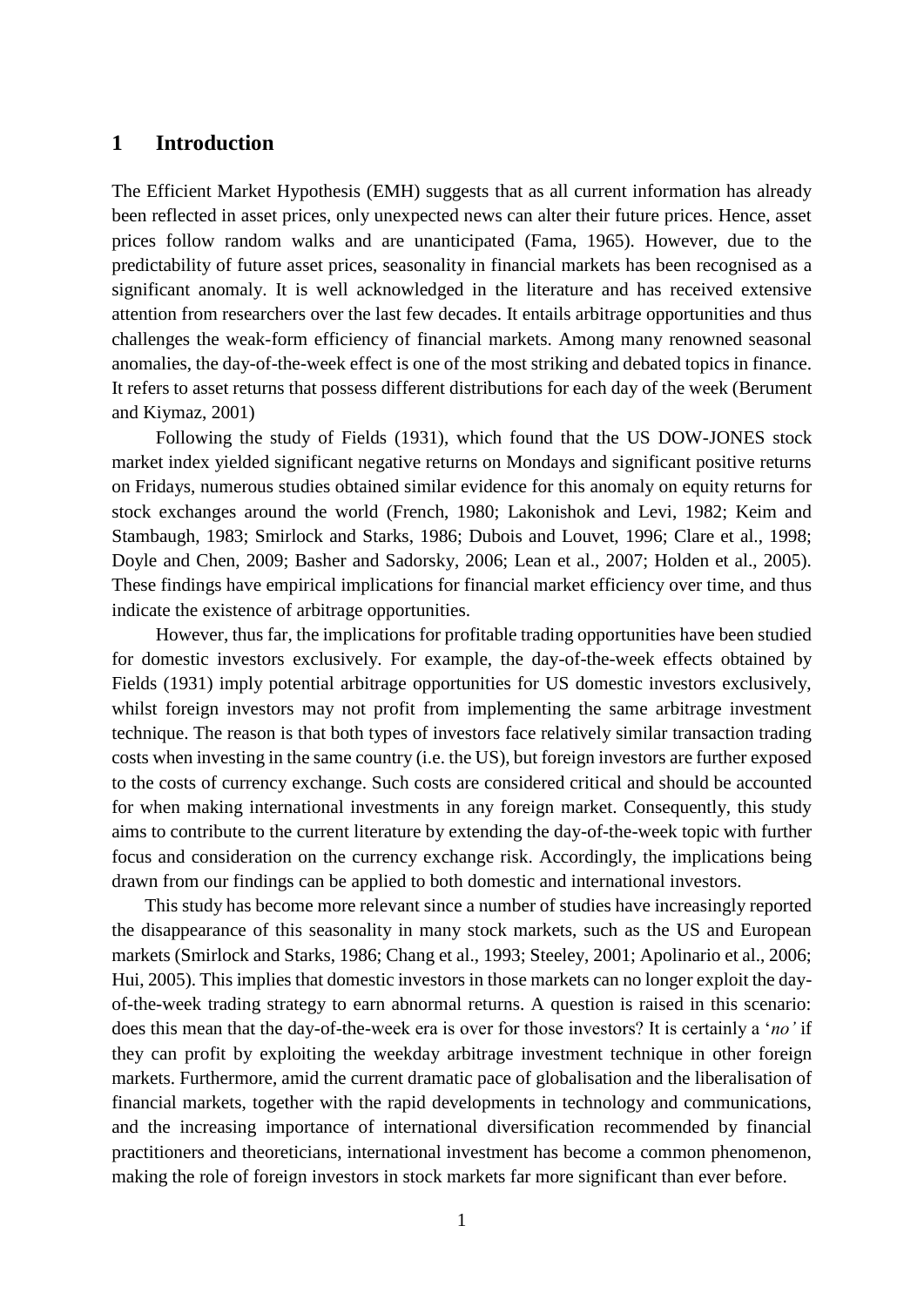To conduct the investigation, we initially examine whether foreign investors can earn systematic excess returns in the three largest ASEAN stock exchanges (Singapore, Thailand, and Malaysia) by implementing a day-of-the-week trading strategy. Subsequently, we examine whether national economic conditions and financial crises influence the viability of such a strategy. The periods investigated are from January 1995 to June 2014. By dividing the whole 19-year period into several sub-periods in terms of the economic cycles and financial crises of each country, the study pays specific attention to evidence of the day-of-the-week anomaly, and its arbitrage implications in recession, expansion, pre-crisis, crisis, and post-crisis periods.

The decision to employ data covering the 19-year period from 1995 to 2014 was based on three rationales. Firstly, the study was built and initiated from the time it was suggested by academic researchers and practitioners that the day-of-the-week effect was disappearing, which was the mid-1990s (Chang et al., 1993). Therefore, coverage of earlier periods in which the anomaly may still have been present could have distorted the objectives of this study. Secondly, the period of the 1990s covers a series of important financial reforms in ASEAN, particularly, the significant financial liberalisation and the introduction of a more efficient domestic regulatory framework after the 1997 crisis in the three investigated countries (Guidi and Gupta, 2013). Subsequently, the rapid growth and reforms of the equity markets in these countries during the 2000s may enhance market efficiency by reducing the systematic divergence of stock prices. Lastly, as the study also focuses on the DOTW effect during financial crises and economic recessions, this 19-year period comprises the two biggest financial crises, i.e. the 1997 and 2007 crises, and many recession periods.

To capture the currency risks, we employed the daily values of the national currencies of the three investigated nations as the base currency (Singapore dollar, Thai baht, and Malaysia ringgit) against the American dollar (USD). The US dollar is the world's primary reserve currency, the largest and most active currency, and currently the most frequently used in international trade (Wikinvest, 2015). By focusing on the US dollar in this study, practical trading implications can be drawn for a large proportion of foreign investors, as well as for US investors themselves. To control for currency risk, the day-of-the-week effect on the relationship between stock price and currency value will be examined. In other words, we examine whether the relationship between equity returns and currency exchange returns changes across different days of the week. Many studies have investigated the day-of-the-week effect on equity returns, currency returns (Ke, Chiang, and Liao, 2007; Aydoğan and Booth, 2003), and asset price volatility (Berument and Kiymaz, 2001; Kiymaz and Berument, 2003), yet this study is the first to consider the day-of-the-week effect on the relationship between the prices of two assets.

At first glance, based on the previous literature and other sources of statistical data regarding the transaction costs involved in investing in the three investigated countries, we expect that the domestic investors of these countries will still be able to earn abnormal profits after taking into account the associated transaction costs. Nevertheless, the remaining yields are limited to cover additional currency exchange costs in the case of foreign investors. In particular, the explicit equity transaction costs comprise broker commission and tax (Keim and Madhavan, 1998). In the three investigated countries, the brokerage commission rates are tiered based on the trade values. Therefore, institutional investors are the main arbitrageurs of an inefficient market, in particular the Monday effect (Pettengill, Wingender and Kohli, 2003).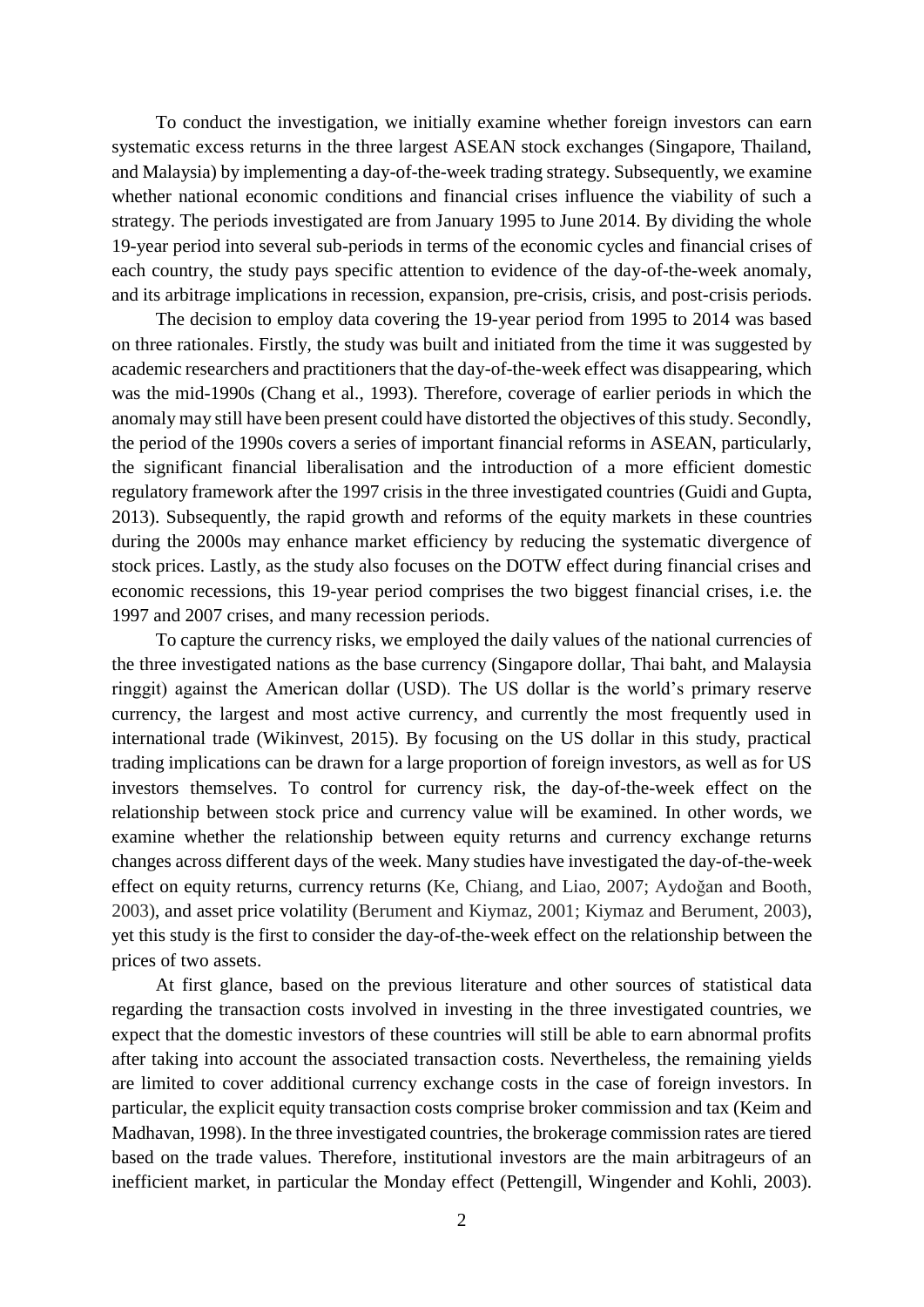The average commission rates for a large trade volume are approximately 0.18%, 0.15% and 0.1% in Singapore, Thailand, and Malaysia, respectively. These trade costs can potentially sweep away the weekday arbitrage profits in many countries. Nevertheless, based on findings obtained in previous studies (Brooks and Persand, 2001; Lim et al., 2010; Basher and Sadorsky, 2006; Muhammad and Rahman, 2010), while these transaction costs may take up a large proportion of the highest DOTW arbitrage returns in these three countries, the costs can still be sufficiently covered.

Generally, ASEAN stock exchanges remain as developing markets, and hence are relatively less efficient than other developed markets, leading to higher arbitrage profits. Given the importance of the transaction costs, arbitrageurs from this anomaly may struggle to make genuine abnormal returns. This is more likely to be the case for international arbitrageurs, who are also exposed to the additional costs arising from exchange rate movements.

The ASEAN stock exchanges include seven exchanges from six Southeast Asian nations: Indonesia, Malaysia, the Philippines, Singapore, Thailand and Vietnam. Currently, the ASEAN area is moving to the fore as a promising investment destination. Over the last decade, the combined economy of the ten ASEAN members has grown by over 170%, with an average annual GDP growth rate of 6.5% (NASDAQ, 2015), which is 5.5% in real terms (Aseanstocks, 2015), exceeding growth rates in developed countries during the same period of time. Their stock markets have also shown impressive performances with some remarkable annual returns being delivered to investors over the last five years (*see* Table 1).

This analysis is conducted on three major stock exchanges belonging to the ASEAN equity markets: Singapore, Thailand, and Malaysia. These are three of the five founding states of ASEAN in 1967. They can be seen as representative and they are the most influential countries within the association in terms of their economic, financial and political systems (ASEAN, 2019). According to the Asian Power Index, which measures countries' resources and influential power, Singapore, Malaysia, and Thailand are the three ASEAN countries ranked within the top ten countries with the highest influence, excluding the US (Desjardins, 2019). According to OECD (2019), these were the three most active markets in terms of their stock trading volumes in 2017 (Malaysia: \$128bn; Singapore: \$213bn; Thailand: \$326bn) and their combined stock market capitalisations account for almost 65% of the whole ASEAN equity markets (World Bank, 2019).

Furthermore, based on the survey of US-based BAV Consulting and the Wharton School of the University of Pennsylvania (MIDA, 2019), these three ASEAN countries appeared in the top ten investment destination list (Malaysia – rank 1; Singapore – rank 2 and Thailand – rank 7). Particularly, Malaysia itself is popularly asserted to have 'one of the best financial markets in the world. Its fundamentally strong and resilient economy will continue to bolster the growth of Malaysian multinationals' (Aseanexchanges, 2015). In 2014, the market capitalisation value of Bursa Malaysia grew by over 150% and the exchange emerged as the leading investment destination in ASEAN. According to the CEOWORLD magazine in 2018, "Malaysia has been crowned as the best country in the world to invest in or do business" (Tourism, 2019). Consequently, investigations on highly liquid and active financial markets can assist with obtaining a robust picture of seasonal anomalies.

#### **[Insert Table 1]**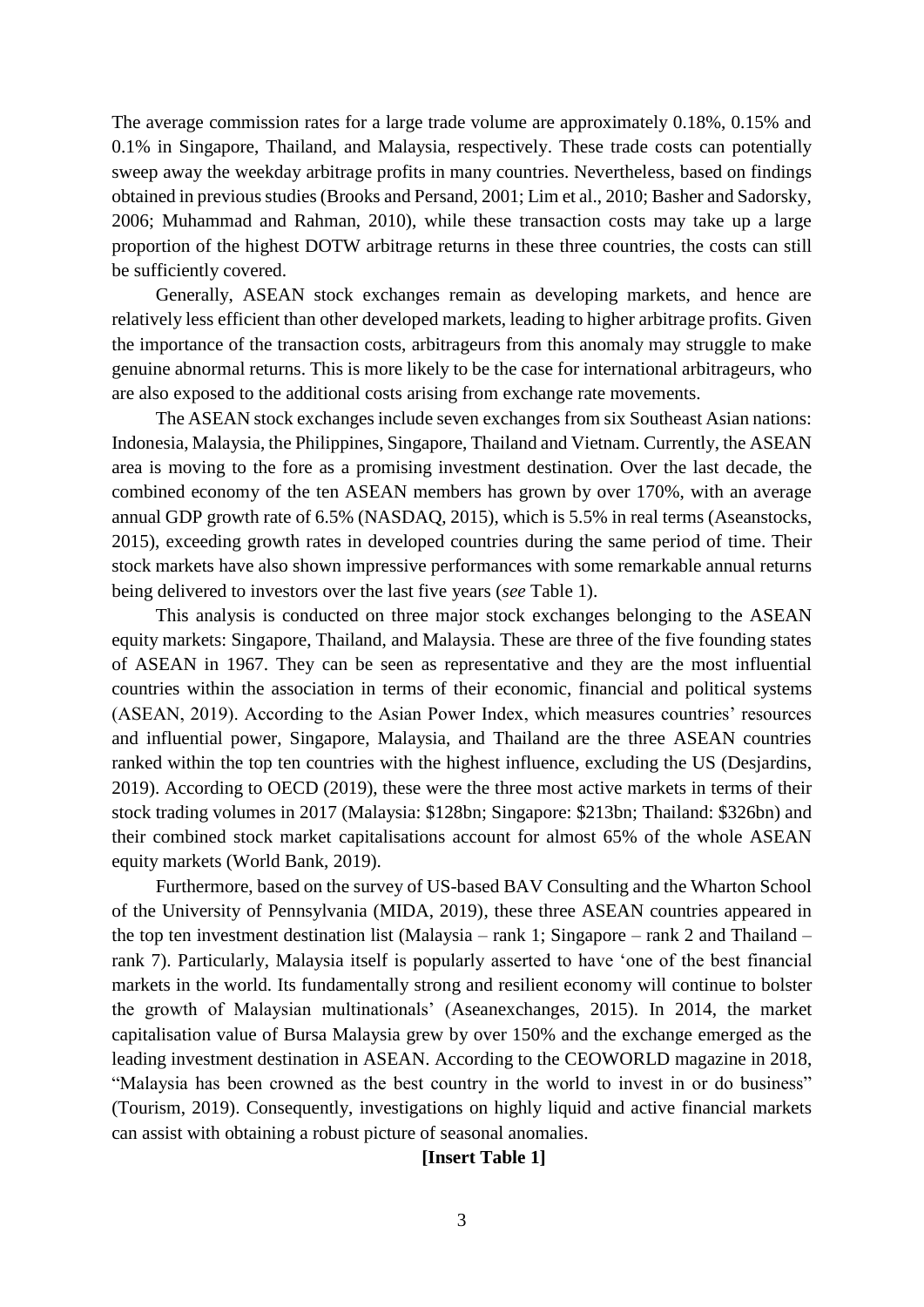Based on our analyses, we initially found that the day-of-the-week effect does not exist in the US stock exchange. This implies that US domestic investors can no longer implement day-of-the-week arbitrage activities. Nevertheless, we found that, after controlling for exchange rate risk, those investors may exploit this trading strategy in Singapore, Thailand and Malaysia, where the anomaly still exists. Indeed, it is found that the arbitrage profits they can earn may exceed those that can be earned by the domestic investors of those countries. Among the three investigated countries, the Thai market may be the best investment destination for foreign investors who use the US dollar as the main trading currency (including US investors) with the highest returns and lowest currency risk. Furthermore, we also found that the profitability of this trading strategy is independent of economic activities and significantly dependent on the performance and conditions of the financial markets.

The remainder of this paper is organised as follows: Section 2 provides the findings obtained from preceding studies of the day-of-the-week effect. This comprises a thorough literature review of the topic, from which the study's contributions can be determined. Section 3 provides details of the data and methodology employed in the current study. Subsequently, Section 4 presents and evaluates the analysis results, including: (1) findings on the existence of the anomaly in the US, Thailand, Singapore, and Malaysia, respectively; (2) findings on whether there are any day-of-the-week patterns in the relationship between stock returns and currency returns; and (3) whether the findings change across crises and recessions. Lastly, Section 5 concludes and discusses the whole paper from its contribution to the findings and implications.

### **2 Literature review**

1

There is an extensive body of research that has empirically examined the existence of the dayof-the-week anomaly in stock markets around the world. The earliest study of the day-of-theweek effect was conducted by Fields (1931). He reported consistent significant negative returns on Mondays and significant positive returns on Fridays in the US DOW-JONES index from 1915 to 1930. Subsequently, many other studies have observed this effect and obtained similar findings. These include the studies of French (1980) and Keim and Stambaugh (1984) on the US stock markets. Their findings indicated that the mean returns generated on the last trading day of the week, either Friday or Saturday, were significantly higher than on other days. Smirlock and Starks (1986) identified the traditional Monday effect<sup>1</sup> for pre-1974 close-toclose returns, yet the effect almost disappeared for the post-1974 period. However, as the opento-close Monday average returns were positive, the negative mean close-to-close returns on Mondays were mainly due to the negative returns on non-trading weekends, from Friday-close to Monday-open.

A growing number of studies examined the day-of-the-week effect in stock markets other than the US, and different results were obtained, indicating that the patterns of stock return distributions are not fixed to a particular day of the week. Dubois and Louvet (1996) employed

<sup>&</sup>lt;sup>1</sup> The traditional Monday effect predicts that stock returns on Monday are likely to be relatively lower (even negative) than other days of the week (Investorwords.com)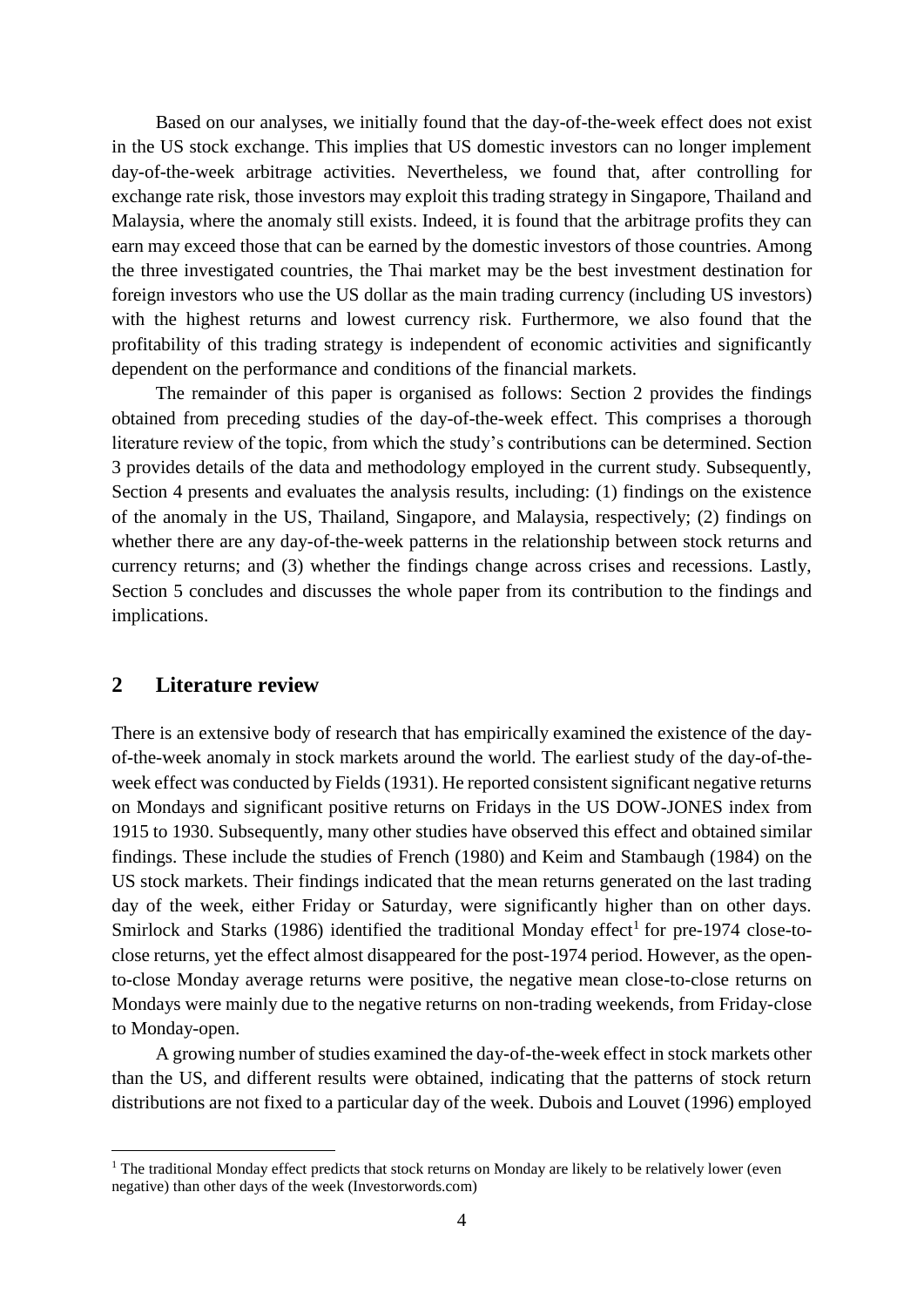the daily values of eleven stock market indices from nine countries from 1969 to 1992 and found negative returns on Mondays and positive returns on Wednesdays and Fridays in most markets, apart from Japan and Australia. In Japan and Australia, the traditional Monday effect was replaced by average generated negative returns on Tuesdays. Clare et al. (1998) reported the presence of the day-of-the-week anomaly in the Malaysian stock market, with the lowest returns on Mondays and the highest returns on Thursdays.

Furthermore, Basher and Sadorsky (2006) found the presence of the effect in 21 emerging stock markets from 1992 to 2003. After adjusting for market risk, a Monday effect was found in Malaysia, Taiwan, Thailand and Turkey; a Tuesday effect was found in Pakistan and the Philippines; a Thursday effect was found in Turkey; and a Friday effect was found in Taiwan. Lean et al. (2007) employed first-order stochastic dominance (SD) for the purpose of relaxing the assumption of normal-distributed stock returns. They also found the existence of the anomaly in seven Asian stock markets for the period 1988 to 2002, during which the lowest returns were generated on Mondays, and the highest returns on Fridays. In addition, Doyle and Chen (2009) found a 'wandering weekday effect' in thirteen major markets from 1993 to 2007, suggesting that the day-of-the-week anomaly was present, but changed over time rather than being fixed on a certain weekday.

The topic has sustained its relevance until the present day. Zhang, Lai and Lin (2017) found evidence of the weekday effect in stock returns in 25 countries around the world. They confirmed different patterns of stock return distributions that were not fixed to a particular day of the week across countries. Particularly, a Monday effect, Tuesday effect, Wednesday effect, Thursday effect and Friday effect were obtained in those 25 investigated countries. Their findings highlight the importance of investigating the anomaly in each country of interest separately for robust results. Recently, a study by our colleagues (Sewraja, Gebkaa and Anderson, 2018) extended the topic by suggesting that financial contagion from the US was a source of the existence of the weekday effect in eleven European markets before and during the 2007-2009 crisis. This is an alternative reason for the weekday effect, in addition to the "blue Monday" effect of Rystrom and Benson (1989). Furthermore, Boubaker, Essaddam, Nguyen, and Saadi (2017) contribute to the literature on this topic with great effort and attention being paid to the robustness of the week-day anomaly in 51 stock market indices. The study employed comprehensive analyses with different error distributions and found that the weekday effect as well as the "wandering weekday effect" vary across choices of the underlying distribution.

It can be seen that extensive attention has been paid to the existence of the day-of-theweek effect until now. Nevertheless, many studies have reported the disappearance of the dayof-the-week effect. These include the study of Chang et al. (1993), which found that, by adjusting for sample size and/or error term, the day-of-the-week effect on the US index, which represents 48.6% of the total market values of the FT-Actuaries World Indices<sup>TM/SM</sup>, became statistically insignificant. Similarly, Steeley (2001) found that, looking from April 1991 to May 1998, the weekend effect in the UK stock market had disappeared from the FTSE100 index. The study by Apolinario et al. (2006) showed that this seasonal effect was not present in most European stock markets, except for France and Sweden, from 1997 through to 2004. Using data covering the period from January 1998 to June 2001, Hui (2005) obtained no evidence of a day-of-the-week effect in any of the mature stock markets investigated, namely, the US, Japan,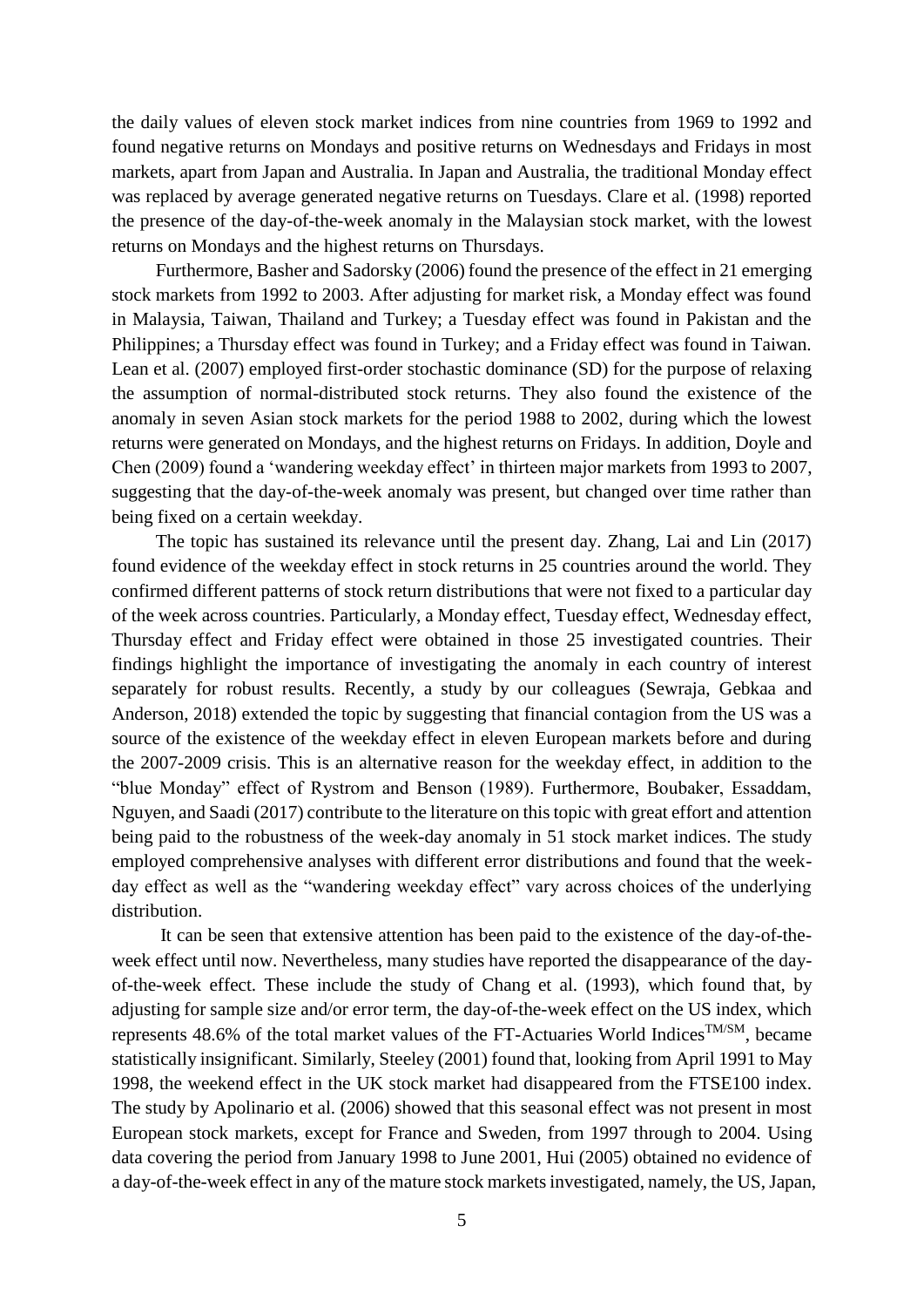Hong Kong and South Korea, except for Singapore. In the present study, an analysis of the US stock market will be conducted in order to re-examine the existence of the effect for the pre-2005 and post-2005 periods, so as to justify the importance of exploring alternative investment opportunities overseas.

### **3 Data and Methodology**

<u>.</u>

This study uses daily data from the corresponding stock indices and currencies of the following Asian markets: Singapore, Thailand, and Malaysia. Table 2 indicates the indices and currencies (USD per base currency) employed for each market in the study.

#### **[Insert Table 2]**

The data was collected from Bloomberg for the sampling period from January 1, 1995 to June 12, 2014. The daily returns, expressed in local currency, of each stock index and currency are defined as first differences of natural logarithms, expressed as  $R_t = \ln(P_t/P_{t-1})$ , where  $P_t$  and  $P_{t-1}$  are the closing transaction prices of each index and currency on day t and t-1, respectively.

We divide the whole sample into several sub-periods classified into five categories: recession, expansion, pre-crisis, crisis, and post-crisis. The periods of recession<sup>2</sup> and expansion are identified by the quarterly GDP growth rate of each country, and the movements of stock indices determine the pre-crisis, crisis and post-crisis periods (Mitton, 2001). Over the last two decades, the three countries have experienced many economically turbulent periods and financial crises, noticeably the Asian crisis 1997 and the financial crisis 2008. The detailed sub-period classifications for each country are described in Table 3.

The study first investigates whether the day-of-the-week effect exists in the US stock exchange and in each of three ASEAN stock markets. This procedure determines if the day-ofthe-week trading strategy yields excess returns for domestic investors in these markets. Subsequently, the study uses the Engle and Granger (1987) cointegration test to discover if there is significant relationship between each stock index and its corresponding currency value on each day of the week. A significant positive relationship determines the availability of profitable trading opportunities to foreign investors. Specifically, a significant positive stock return, together with a significant positive relationship between stock prices and currency rates, implies that the profits earned by foreign investors are higher than those of domestic investors, due to higher stock prices and higher base currency values. On the other hand, a negative relationship between stock prices and exchange rates, with a significant positive stock return, implies that arbitrage opportunities in that stock market are available to domestic investors, yet are hardly exploited by foreign investors. The rationale is that lower values of the base currency would cancel out the gain from higher domestic stock prices.

#### **[Insert Table 3]**

<sup>&</sup>lt;sup>2</sup> A recession occurs when GDP growth rates are negative for at least two consecutive quarters (Norström and Grönqvist, 2015). The identification of the two phases for each country as constructed based on their GDP data over the investigated period. Particularly, if the data reported a period of at least 2 quarters of negative GDP growth rate, the whole negative period will be recorded as recession until positive GDP growth rate reoccurs.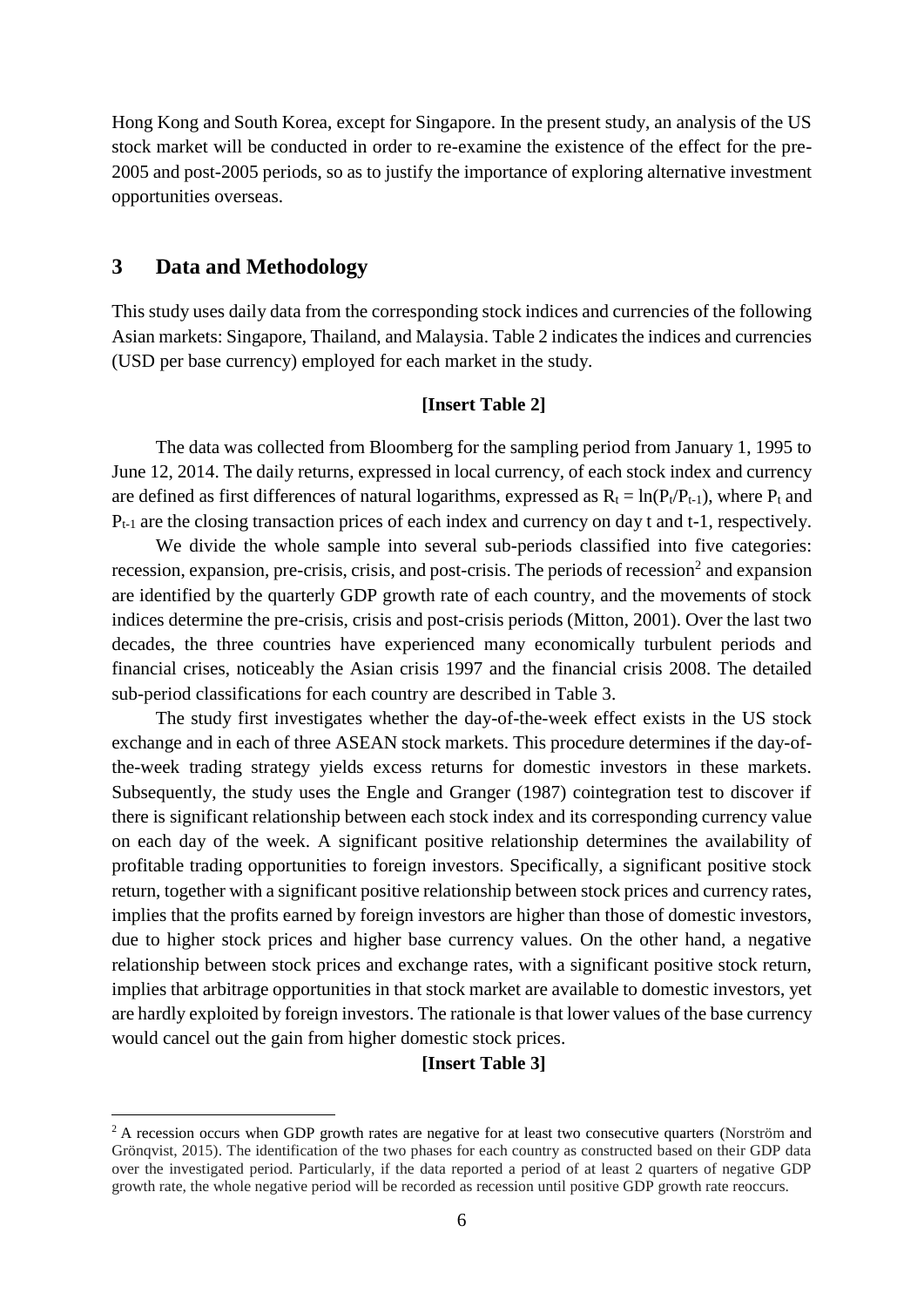#### *3.1 The existence of the day-of-the-week effect*

Adopting the most common statistical method employed in the literature (Apolinario et al., 2006; and Clare et al., 1998), a preliminary test for the presence of a day-of-the-week effect can be carried out on the mean returns by the following ordinary least square (OLS) regression:

$$
R_{it} = \beta_1 + \beta_2 D_2 + \beta_3 D_3 + \beta_4 D_4 + \beta_5 D_5 + \sum_{j=1}^5 \beta_{j+5} R_{i(t-j)} + \varepsilon_{it}
$$
 (eq. 1)

Where:

 $R_{it}$ : is the daily returns of the stock indices on day t.

D<sub>2</sub> to D<sub>5</sub>: are dummy variables equal to 1 if t falls on a Tuesday, Wednesday, Thursday, or Friday, respectively and 0 otherwise.

 $\beta_2$  to  $\beta_5$ : are coefficients which represent the average return for each day of the week.

 $\sum_{j=1}^{5} R_{i(t-5)}$ : are the stock returns with a one-week delay (five lagged dependent variables), which are included in the regression model to tackle two common issues. These are  $(1)$  errors in the inference due to autocorrelation in the residuals, and (2) inconstant variances of the residuals. This approach has been employed widely in the literature (e.g. Apolinario et al., 2006; Clare et al., 1998; Berument and Kyimaz, 2001; and Easton and Faff, 1994).  $\varepsilon_{it}$  = the random error term.

Subsequently, t-test and ANOVA analysis are employed to test the following null hypotheses:

**H<sub>1</sub>**: The mean equity return on each day of the week is zero  $\rightarrow \beta_{it1}$  to  $\beta_{it5} = 0$ **H<sub>2</sub>**: The day-of-the-week effect does exist  $\rightarrow \beta_1 = \beta_2 = \beta_3 = \beta_4 = \beta_5$ 

Noteworthily, even the corresponding coefficients, i.e. the mean stock returns, on a specific day of the week can be significantly difference from zero  $(H_1)$ , this does not indicate the existence of DOTW anomaly. Therefore, additional means tests  $(H<sub>2</sub>)$  are conducted. The rejection of the H2 null hypothesis does indeed imply the seasonality.

**H3:** The average return of a particular day is the same with the average mean returns of the other four days  $\rightarrow ER_a = E(ER_b + ER_c + ER_d + ER_e)$ 

Null hypothesis H3 identifies which days of the week that generate the highest and lowest returns if the day-of-the-effect is present.

The existence of a day-of-the-week effect will be examined for the whole sample period, and each sub-period of recession, expansion, pre-crisis, crisis, and post-crisis. Specifically, to examine the impact of the economic cycle (recession and expansion) and financial crises (precrisis, crisis and post-crisis) on the stock returns for each day of the week, the study uses estimation equations as follows:

$$
R_{it} = \alpha_1 + \alpha_2 \text{Recession} + \sum_{j=1}^{5} \alpha_{j+2} R_{i(t-j)} + \varepsilon_{it}
$$
 (2)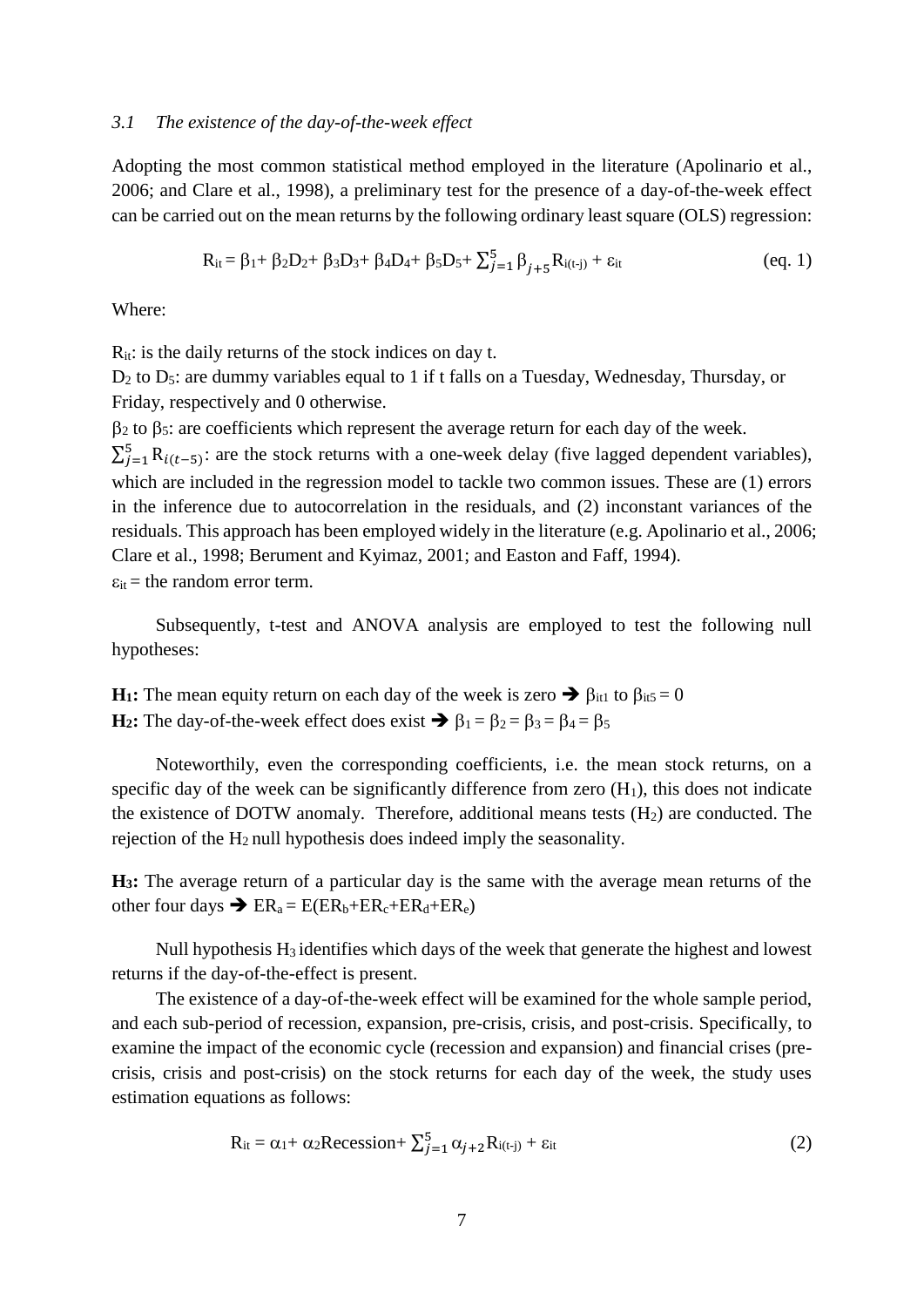Where Recession is a dummy variable taking unity value if t falls in the recession periods.  $\alpha_1$ and  $\alpha_2$  are the mean returns of stock indices on each day of the week in expansion and recession periods, respectively.

$$
R_{it} = \sigma_1 + \sigma_2 \text{Pre-crisis} + \sigma_3 \text{Post-crisis} + \sum_{j=1}^{5} \sigma_{j+3} R_{i(t-j)} + \varepsilon_{it}
$$
 (3)

Where pre-crisis and post-crisis are dummy variables which take on the value 1 if t falls in the periods of pre-crisis and post-crisis respectively.  $\sigma_1$ ,  $\sigma_2$  and  $\sigma_3$  are the mean returns of stock indices on each day of the week in crisis, pre-crisis, and post-crisis periods, respectively.

#### *3.2 The Relationship between stock prices and currency rates*

To control for currency risks, the study examines the day-of-the-week effect on the relationship between stock prices and currency values. The study employs the Engle and Granger (1987) approach with two-step procedures to test for cointegration between stock prices and currency values.

In the first step, long-run relationship and the residuals of the standard cointegration model is examined:

$$
S_t = \sigma + \beta X_t + \gamma_t, \qquad \qquad t = 1, 2, 3 \dots n
$$

Where  $S_t$  and  $X_t$  are the stock index and exchange rates, respectively.

In the second step, the augmented Dickey-Fuller (ADF) is used to test for a unit root in the residual series. This is a no-cointegration test: if the test is significant to reject the null hypothesis, the residuals have no unit root and are stationary and thus cointegration is accepted, that is to say, stock prices and exchange rates are cointegrated.

ADF regression:

$$
\Delta \gamma_t = \alpha + \delta \gamma_{t-1} + \Delta \gamma_{t-1} + \Delta \gamma_{t-2} + \Delta \gamma_{t-3} + \Delta \gamma_{t-4} + \Delta \gamma_{t-5} + \mu_t
$$

If the test provides a significant cointegration between stock price and currency value and the long-term relationship between them is positive, foreign investors can implement the anomaly in the three ASEAN markets.

### **4 Empirical results**

#### *4.1 Is the day-of-the-week effect still present in the US stock market?*

According to the analysis results revealed in Table 4, consistent with previous findings obtained on the disappearance of the day-of-the-week effect from the mid-1990s to the mid-2000s, this study found that the seasonal effect did not exist in the US stock exchange for the whole 19-year period, or for the two 10-year periods from 1995 to 2004 (pre-2005), and 2005 to 2014 (post-2005). The F-test for the whole sample and the two sub-samples are nonsignificant ( $F_5$  Stat = 0.75, 0.28, and 0.85, respectively), which indicates that returns earned on the five trading days are not significantly different from each other. This implies that domestic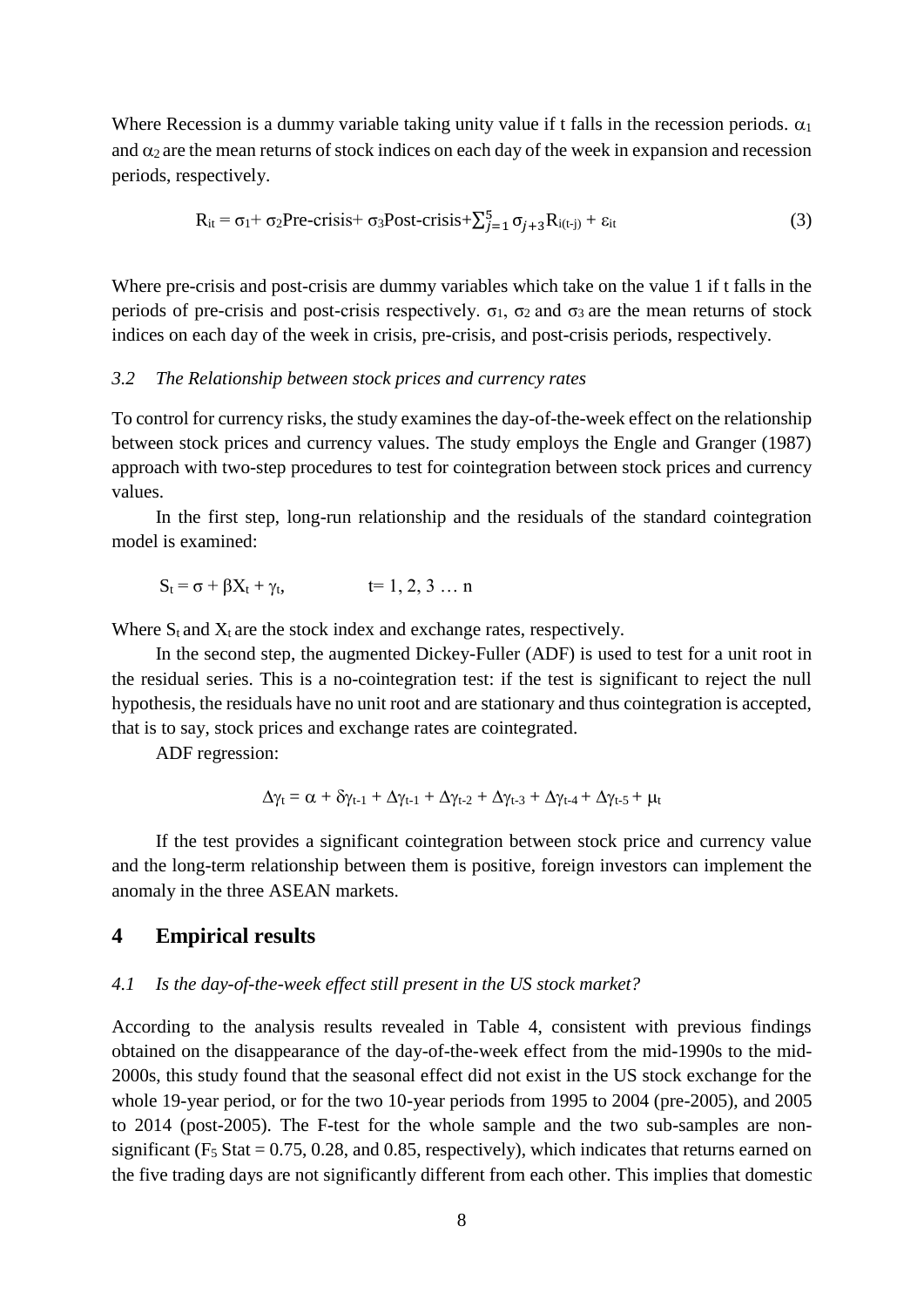investors in the US can no longer take advantage of this anomaly to earn systematic excess returns.

#### **[Insert Table 4]**

### *4.2 Do ASEAN stock exchanges exhibit the day-of-the-week anomaly?*

The analysis results for regression 1 are presented in Tables 5, 6, and 7, which examine the presence of the day-of-the-week anomaly in Singapore, Thailand and Malaysia respectively for the whole sample period, and for some of the defined sub-periods.

Over the whole sample period, the results indicate that the anomaly did exist in all three stock markets over the whole sample period as the returns for each day significantly differ from the remaining days of the week at 95% level of significance or higher ( $F_5$  stats $_{\text{ingapore}}$  = 3.55,  $F_5$ ) stat<sub>Thailand</sub> = 11.49, and  $F_5$  stat<sub>Malaysia</sub> = 3.61). The disappearance of the effect in the US market implies that the US equity market operates more efficiently than ASEAN stock exchanges, using the day-of-the-week anomaly as an observable proxy for the weak-form market efficiency. This is sensible, as the US market is much larger, more active and liquid in terms of its trading volume and market capitalisation (US\$18,668bn compared to US\$1,967bn of the total ASEAN stock markets).

The Singaporean and Thai equity indices generated the lowest returns on Mondays and the highest on Fridays, whilst the Malaysian KLCI index yielded the lowest returns on Wednesdays and the highest on Tuesdays. All of the analysis results are statistically significant at higher than the 5% critical level. According to the model-based tests, the day-of-the-week effect appears the most prominent in Thai markets with significantly negative returns of -0.256% on Mondays, and positive returns of 0.501% on Fridays (Table 6), compared to returns of - 0.128% on Mondays, and 0.205% on Fridays in the Singaporean market (Table 5). For the Malaysian market, the day-of-the-week effect is less evident than in the other two markets, with non-significant negative returns of 0.035% on Wednesdays and significant positive returns of 0.143% on Tuesdays (Table 7).

The effect is also evident for most of the defined sub-periods of the three investigated stock exchanges. Compared to the other two markets, the day-of-the-week behaviour of stock movements in the Thai market is more consistent across sub-periods, such that the anomaly is found only during periods of economic expansion and financial crisis, for the Singaporean market, and during periods of expansion for the Malaysian market.

# **[Insert Table 5] [Insert Table 6] [Insert Table 7]**

*4.3 Can foreign investors employ the day-of-the-week trading strategy to earn systematic excess returns in ASEAN equity markets?*

The existence of the day-of-the-week anomaly indicates that domestic investors can use a simple trading strategy based on this seasonality to earn systematic profits. Specifically, according to the local opening time of each stock market, investors should purchase each stock index in the afternoon of the day when stock returns are the lowest, and sell these investments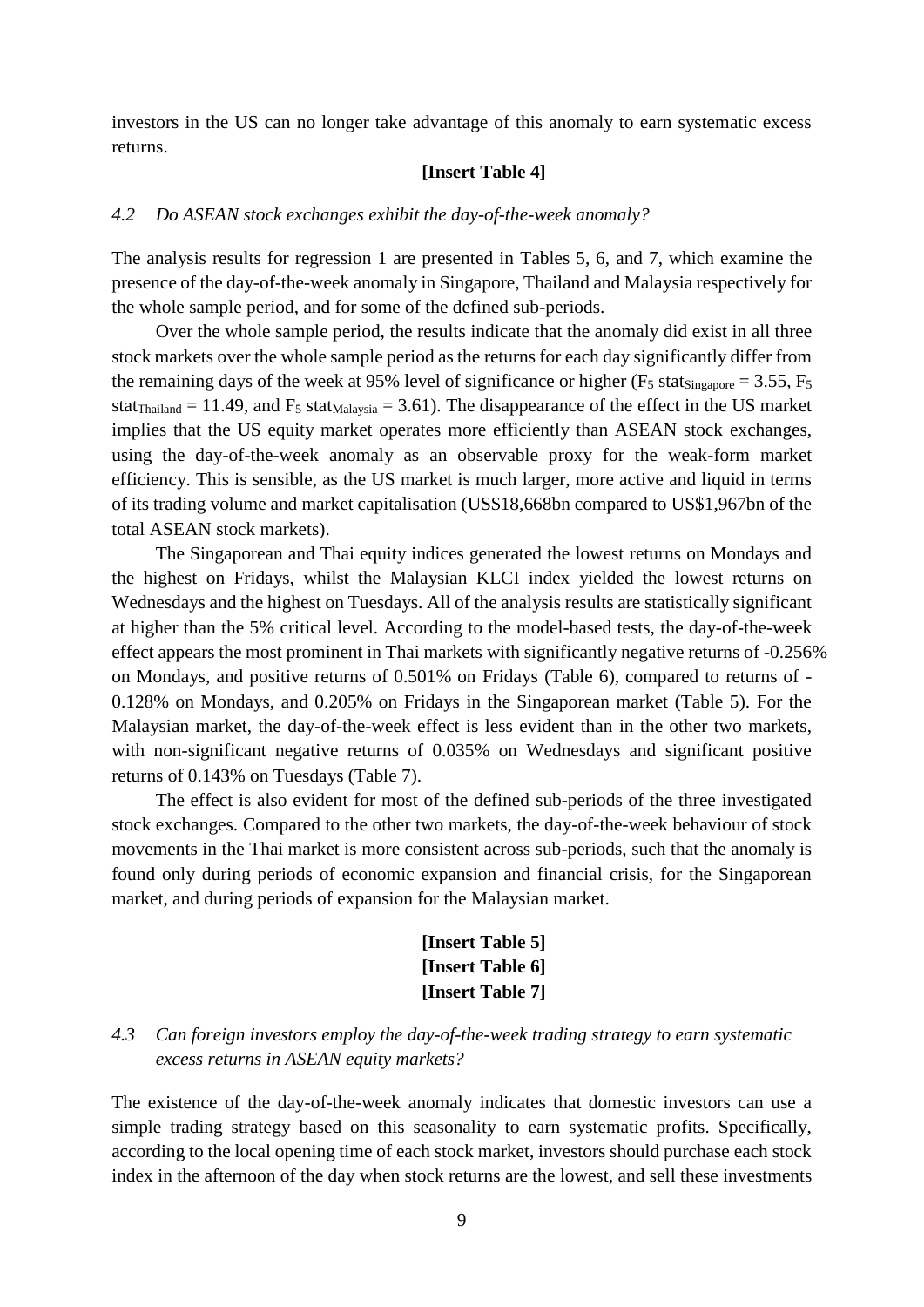in the afternoon of the day when stock returns are the highest, holding cash over the trading gap. Table 8 presents the summary of the implementation of the day-of-the-week trading strategy, detailing the selling day and buying day in each market.

#### **[Insert Table 8]**

The results for the Engle and Granger cointegration test for the Thai, Singaporean, and Malaysian markets are presented in Tables 9, 10 and 11, respectively. These results indicate a relationship between their stock prices and currency values on each day of the week for the whole 19-year period and sub-periods.

Table 9 reveals a significant positive relationship between the Thai stock prices and the Thai baht values on all days of the week for the whole sample period, and on two main trading days (Monday and Friday) during periods of recession, expansion, and post-crisis at a 5% critical level or above. This positive relationship implies that for foreign investors, particularly for American investors and those who use the US dollar as the main trading currency, over the whole sample period, it was possible to comfortably exploit the arbitrage opportunities in the Thai stock market, which generates higher trading profits than those obtained by domestic investors.

Nonetheless, there is an opposite situation for foreign investors in the Singaporean market. According to Table 10, the relationship between Singaporean stock prices and currency values is significantly negative on all days of the week for the whole sample period and for every sub-period, except for the post-crisis period, in which a significant positive relationship is found. As a result, foreign investors in the Singaporean stock market should be cautious and pay greater attention to the currency risks when considering implementing a day-of-the-week trading strategy. However, systematic excess returns can still be earned as long as the gains in stocks are higher than the losses in currency exchange. In comparison to stock markets, foreign exchange markets tend to operate more efficiently as they are larger and much more liquid, with a global computer network that connect all investors around the world. Even though patterns of currency movements can be found on Mondays and Fridays, they will not be as apparent as those in stock markets, as currency values are likely to show relatively trivial variations in comparison to the movements of stock prices, which can hardly cancel out the profits obtained in stock markets.

On the other hand, the Malaysian market shows a very weak relationship between its stock prices and currency rates (Table 11). For the full sample, a significant positive relationship is found only on Tuesdays, but not the other trading day (Wednesday). Furthermore, inconsistent patterns are found in this market; the stock-currency relationship is negative on Tuesdays during the recession and pre-crisis periods, and positive in expansion periods. Consequently, similar to the trading implications for foreign investors in the Singaporean market, foreign investors in the Malaysian market need to pay attention to the exchange risks when investing in this country.

Noticeably, among the three countries of investigation, only the Thai market demonstrates a significantly positive relationship between stock and currency values overall. This implies that Thailand is a lucrative investment destination for foreign investors when compared to Malaysia and Singapore.

### **[Insert Table 9] [Insert Table 10]**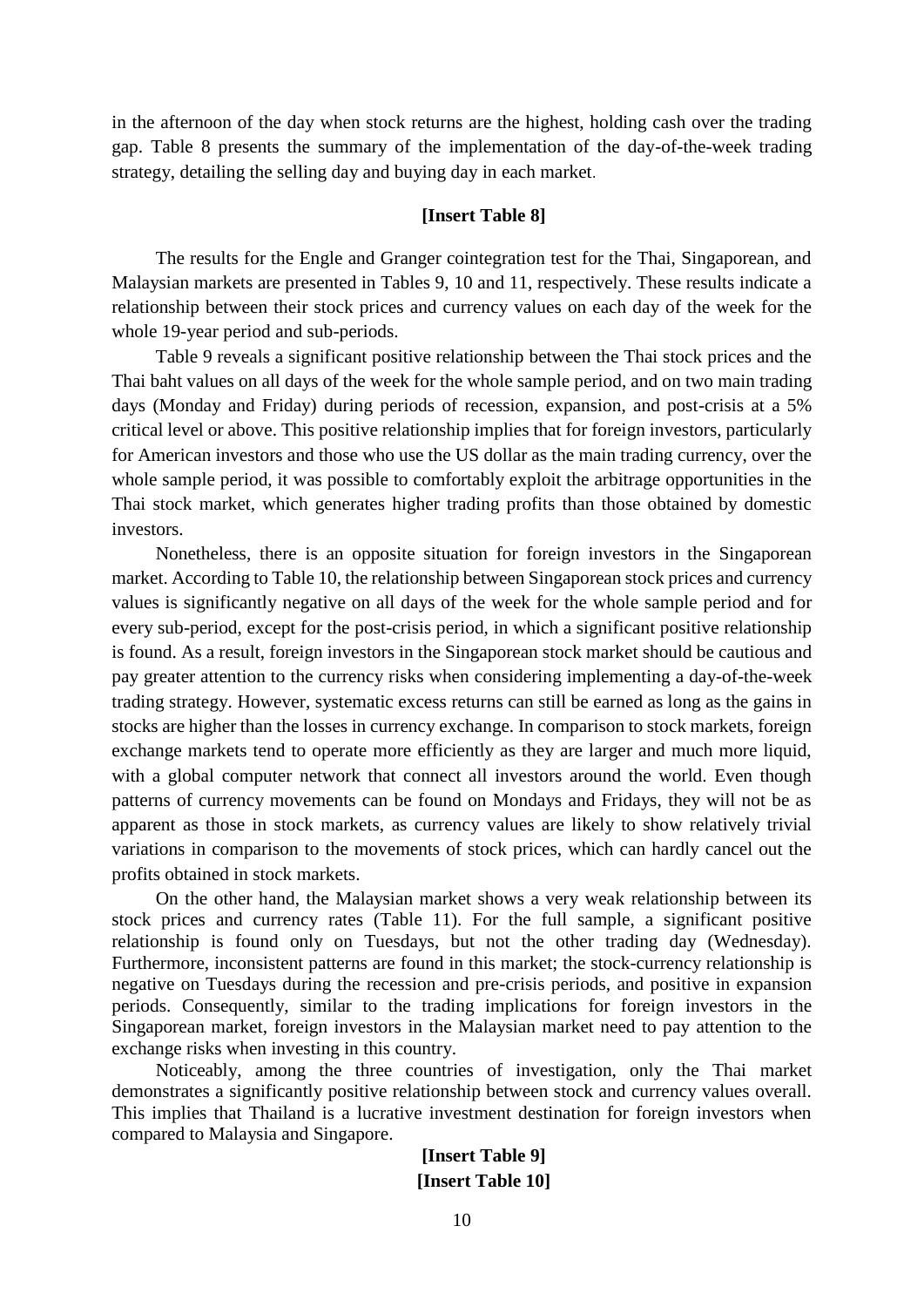#### **[Insert Table 11]**

#### *4.4 Do economic conditions and financial crises matter?*

The results of regression 2 and  $3<sup>3</sup>$  are presented in Tables 12, 13, and 14 for the Thai market, Singaporean market, and Malaysian market, respectively, estimating the effects of recession, expansion, crisis, pre-crisis, and post-crisis on the mean returns of each day of the week. The non-significant t-statistic values indicate that the stock returns for each day of the week in all three countries are generally independent of their economic growth rates. In other words, the equity returns obtained on each day of the week are relatively the same in recession and expansion periods. Focusing on the two trading days in Thailand and Singapore (Mondays and Fridays), mean returns during periods of recession are not significantly different from those seen during periods of expansion. This implies that as long as the arbitrage opportunity is available, the profits earned during recession and expansion periods are generally the same.

Nevertheless, the performance of financial markets (the equity price movement), which determines the pre-crisis, crisis, and post-crisis periods, is an important determination of those returns, as the mean returns of at least one trading day (either a buying day or a selling day) are different between the three sub-periods. Specifically, in the Thai market, during the financial crisis, Friday returns (selling day) are significantly positive and higher than those in pre-crisis and post-crisis periods at 5% significance level or higher (F-stat  $= 9.04$ ). In the Singaporean market, during the crisis, Monday returns (buying day) are significantly negative and lower than those earned during the pre-crisis and post-crisis periods. Lastly, for the Malaysian market in financial crisis, Tuesday returns (selling day) are significantly positive and higher than those in the other two crisis-related periods. Consequently, it can be concluded that international arbitrage using the day-of-the-week effect should be implemented during a financial crisis.<sup>4</sup>

> **[Insert Table 12] [Insert Table 13] [Insert Table 14]**

### **5 Conclusion**

For many decades, the EMH has been widely accepted by academic financial economists. According to the EMH, it is impossible for any individual investor to predict future stock prices, as the behaviour of any security is random. In other words, the future determination of stock prices is unpredictable. As a result, a consistent day-of-the-week effect in stock return tends to challenge the weak-form EMH since it indicates that stock returns are dependent on the day of the week, or that the day of week is a determiner of future stock prices.

With the acknowledgement of this seasonal anomaly, arbitrage has been conducted to provide domestic investors with abnormal systematic returns. Recently, overwhelming evidence has been published to support the disappearance of the day-of-the-week effect in

<sup>3</sup> See section 3.1

1

<sup>4</sup> We have conducted additional analyses for the extended period (1995-2018) and find consistent results. Tables will be provided upon the requests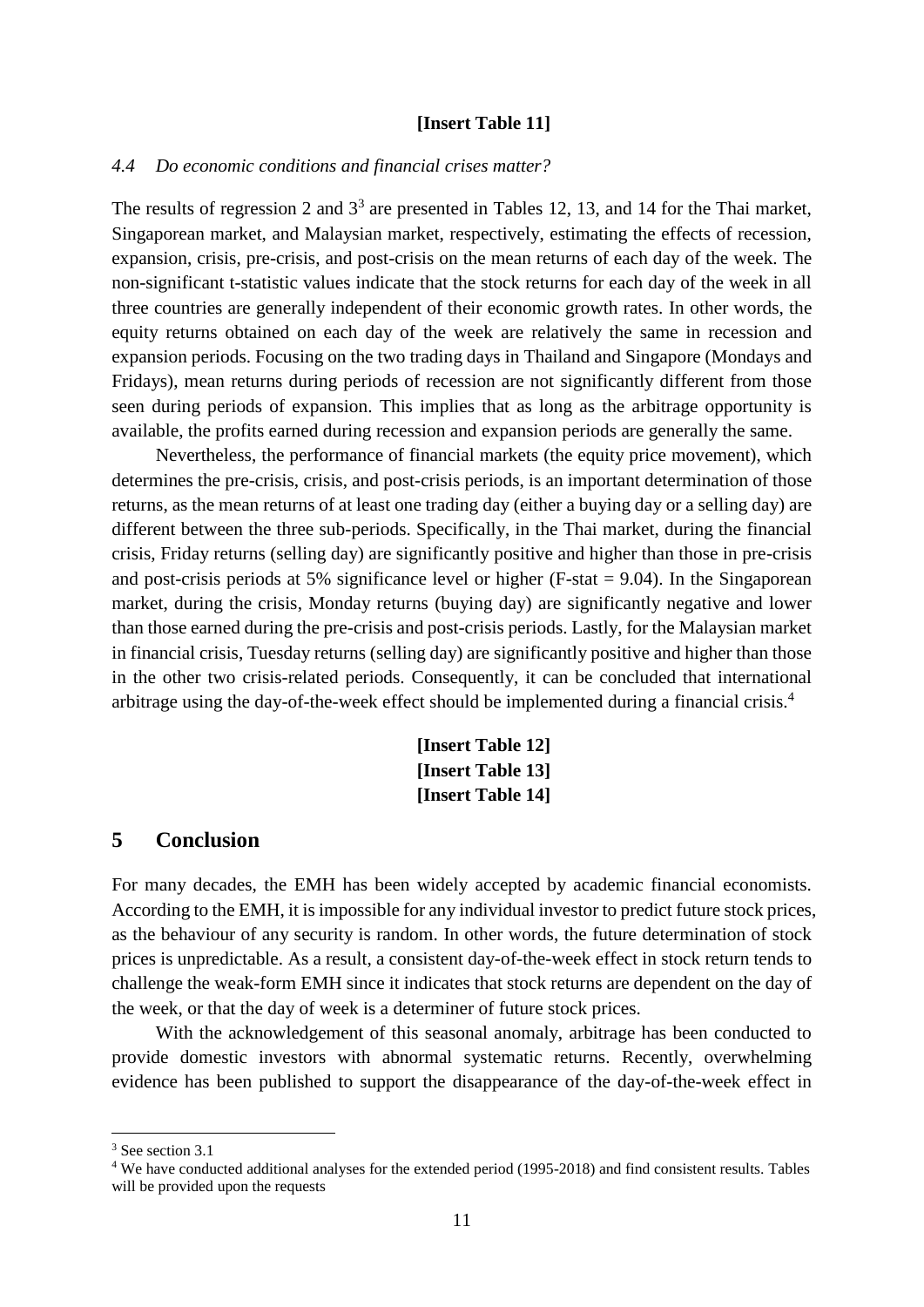many stock exchanges. This gradually terminates any further discussion on the anomaly. However, investors in stock markets in which the day-of-the-week anomaly has been arbitraged away can still exploit the anomaly overseas where it still exists. As far as we are aware, no studies have investigated the international arbitrage of any anomaly.

The study first confirms the disappearance of the day-of-the-week anomaly in the US market, implying that the implementation of the day-of-the-week trading strategy in the US is no longer profitable. However, the study found that after accounting for currency risks, foreign investors, that is, US investors or investors using the US dollar as their main trading currency, can instead exploit this trading strategy in Thai, Singaporean and Malaysian markets to earn systematic excess returns and to internationally diversify their investment portfolios. Based on the day-of-the-week evidence, stocks should be bought in Thailand and Singapore on Monday afternoons and sold on Friday afternoons, holding cash over the weekend, ignoring the incurred transaction costs. For the Malaysian stock market, investors should buy stocks on Wednesday afternoons and sell them on Tuesday afternoons, holding cash overnight. Furthermore, the study also suggests that this trading strategy is most profitable when implemented during a financial crisis and in the Thai stock exchange.

In addition to the aforementioned implications for arbitrageurs (both domestic and foreign investors), the study also provides implications for future research. To the best of our knowledge, no investigation has been conducted on *international* investment using the implementation of *any* anomaly in foreign markets. The topic could potentially be a fruitful gap in the behavioural finance literature. Specifically, more profitable investment opportunities from numerous anomalies will become available to investors all over the globe. The more those anomalies are acknowledged, the more likely it is that they will be arbitraged away, creating more efficient equity markets. Furthermore, there is overwhelming evidence of home bias, where individuals invest too heavily in their home markets. The findings on potential international arbitrage will promote the habit of overseas investment, which can eventually alleviate such bias.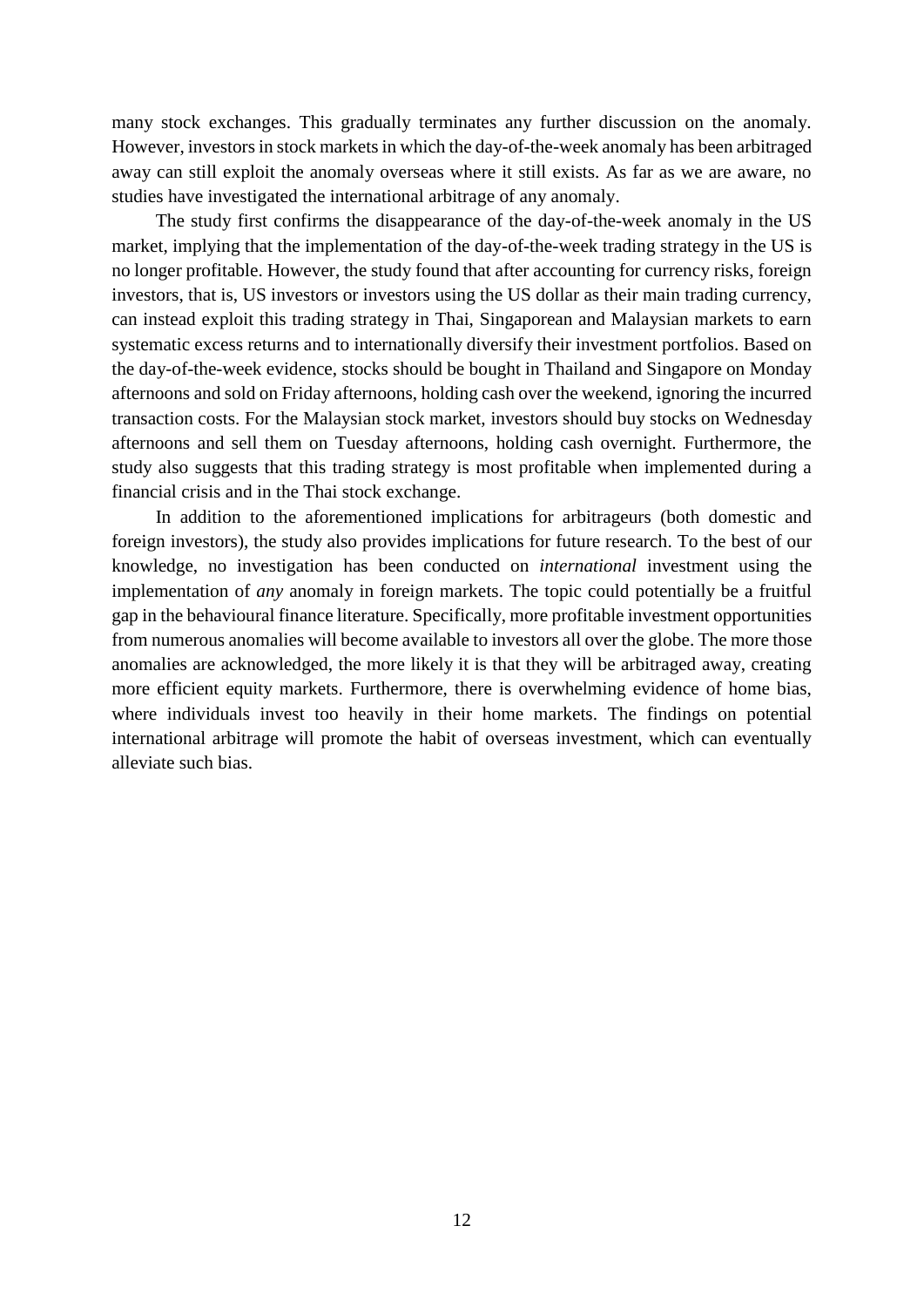#### **References**

- APOLINARIO, R.M.C., O.M. SANTANA, L.J. SALES, and A.R. CARO. 2006. Day-of-theweek Effect On European Stock Markets. *International Research Journal of Finance and Economics.* **2**, pp. 53-70.
- ASEAN (2019). *The World to Come: ASEAN's Political and Economic Prospects in the New Century - ASEAN | ONE VISION ONE IDENTITY ONE COMMUNITY*. [online] Available at: https://asean.org/?static\_post=the-world-to-come-asean-s-political-andeconomic-prospects-in-the-new-century [Accessed 11 Jul. 2019].
- ASEANEXCHANGES. 2015. Asean Exchanges : The Market. [online]. Available from: http://www.aseanexchanges.org/mediacentre/397 [Accessed May 1, 2015].
- ASEANSTOCKS, 2015. ASEAN. [online]. Available from: http://www.aseanstocks.com/asean [Accessed May 5, 2015].
- ASEANSTOCKS. 2015. ASEAN Economic Growth. [online]. Available from: http://www.aseanstocks.com/11-asean/17-economic-growth [Accessed May 1, 2015].
- AYDOĞAN, K. & G. GEOFFREY BOOTH. 2003. Calendar anomalies in the Turkish foreign exchange markets. *Applied Financial Economics*, *13*(5), pp.353-360.
- BASHER, S.A., and P. SADORSKY. 2006. Day-of-the-week Effects In Emerging Stock Markets. *Applied Economics Letters.* **13**(10), pp. 621-628.
- BERUMENT H., and H. KIYMAZ. 2001. The Day of the Week Effect on Stock Market Volatility. *Journal of Economics and Finance.* **25**(2), pp.181-193.
- BOUBAKER, S., N. ESSADDAM, D.K. NGUYEN, & S. SAADI. 2017. On the robustness of week-day effect to error distributional assumption: International evidence. *Journal of International Financial Markets, Institutions and Money*, *47*, pp.114-130.
- BROOKS, C. and G. PERSAND. 2001. Seasonality in Southeast Asian stock markets: some new evidence on dayoftheweek effects. Applied Economics Letters, 8 (3). pp. 155158. ISSN 14664291 doi: https://doi.org/10.1080/13504850150504504 Available at http://centaur.reading.ac.uk/35964/
- CHANG, E.C., J.M. PINEGAR, and R. RAVICHANDRAN. 1993. International Evidence on the Robustness of the Day-of-the-week Effect. *The Journal of Financial and Quantitative Analysis.* **28**(4), pp. 497-513.
- CLARE, A.D., M.S.B. IBRAHIM, and S.H. THOMAS. 1998. The Impact of Settlement Procedures on Day-of-the-week Effects: Evidence From the Kuala Lumpur Stock Exchange. *Journal of Business Finance & Accounting.* **25**(3) & (4), pp. 306-686.
- DESJARDINS, J. (2019). *Chart: The Most Influential Countries in Asia*. [online] Visual Capitalist. Available at: https://www.visualcapitalist.com/influential-countries-asia/ [Accessed 11 Jul. 2019].
- DOYLE, J.R., and C.H. CHEN. 2009. The Wandering Weekday Effect In Major Stock Markets. *Journal of Banking & Finance.* **33**(8), pp. 1388-1399.
- DUBOIS, M., and P. LOUVET. 1996. The Day-of-the-week Effect: The International Evidence. *Journal of Banking & Finance.* **20**(9), pp. 1463-1484.
- Easton, S. y R. Faff. 1994. An Examination of the Robustness of the Day of the week Effect in Australia. *Applied Financial Economics*, 4, p. 99-110.
- ENGLE, R., and C. GRANGER 1987. Co-Integration and Error Correction: Representation, Estimation, and Testing. *Econometrica*. 55(2), p.251.
- FAMA, E.F. 1965. The Behavior of Stock-Market Prices. *Journal of Business.* **38**(1), pp. 34- 105.
- FIELDS, M.J. 1931. Stock Prices: A Problem in Verification. *Journal of Business of The University of Chicago.* **4**(4), pp. 415-418.
- FRENCH, K.R. 1980. Stock Returns And The Weekend Effect. *Journal of Financial Economics.* **8**(1), pp. 55-69.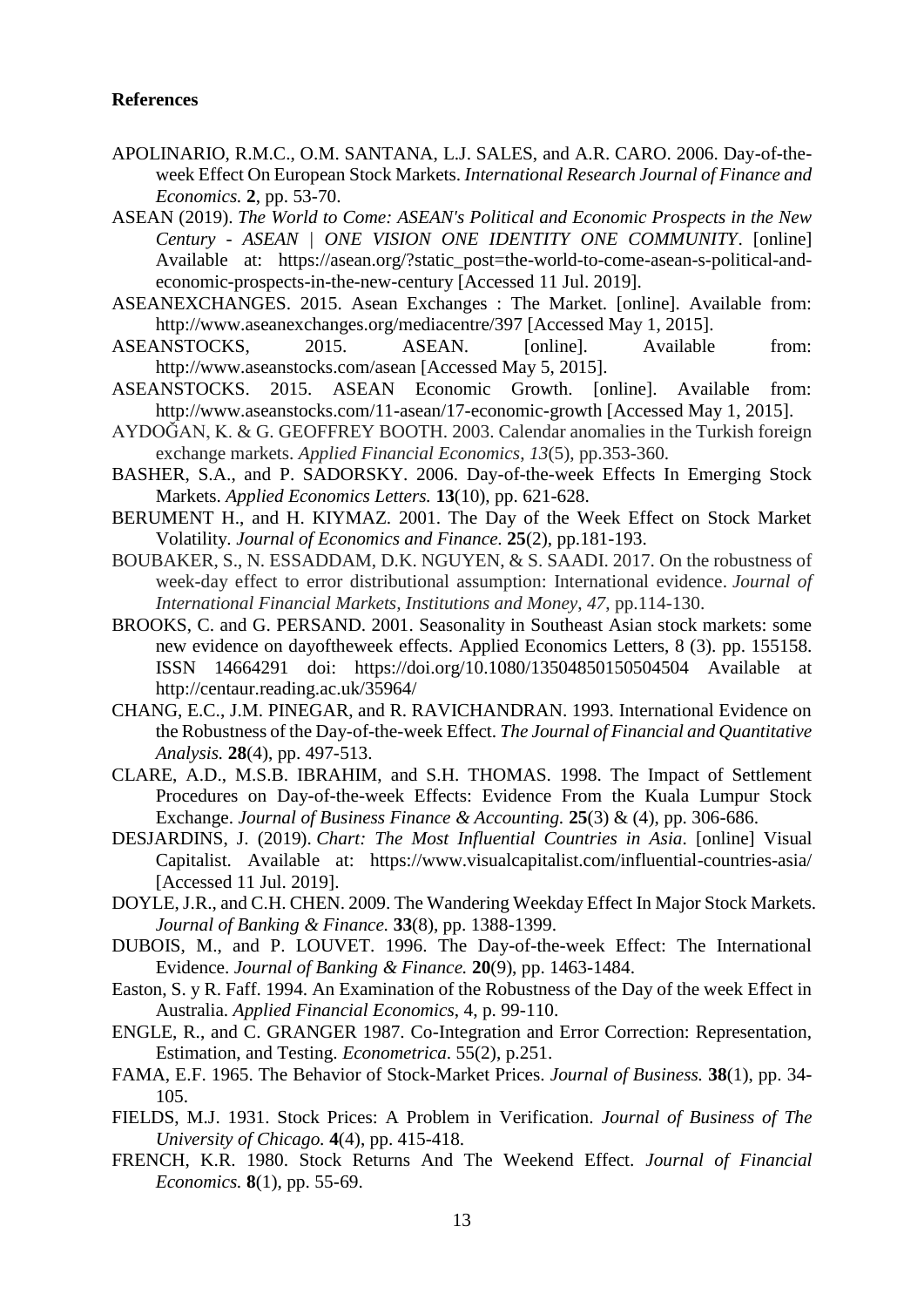- GUIDI, F. and R. GUPTA. 2011. Are ASEAN stock market efficient? Evidence from univariate and multivariate variance ratio tests. *Discussion Papers in Finance*, *201113*, pp.488-502.
- HOLDEN, K., J. THOMPSON, and Y. RUANGRIT. 2005. The Asian Crisis and Calendar Effects on Stock Returns in Thailand. *European Journal of Operational Research.* **163**(1), pp. 242-252.
- HUI, T. (2005) Day-of-the-week effects in US and Asia-Pacific stock markets during the Asian financial crisis: a non-parametric approach. *Omega*, 33(3), pp. 277-282.
- KE, M.C., Y.C. CHIANG, & T.L. LIAO. 2007. Day-of-the-week effect in the Taiwan foreign exchange market. *Journal of Banking & Finance*, *31*(9), pp.2847-2865.
- KEIM, D. B., & A. MADHAVAN. 1998. The cost of institutional equity trades. *Financial Analysts Journal*, *54*(4), 50-69.
- KEIM, D.B., and R.F. STAMBAUGH. 1983. A Further Investigation of the Weekend Effect in Stock Returns. *The Journal of Finance.* **39**(3), pp. 819-835.
- KIYMAZ, H. and H. BERUMENT. 2003. The day of the week effect on stock market volatility and volume: International evidence. *Review of financial economics*, *12*(4), pp.363-380.
- LAKONISHOK, J., and M. LEVI. 1982. Weekend Effects on Stock Returns: A Note. *The Journal of Finance.* **37**(2), pp. 883-889.
- LEAN, H.H., R. SMYTH, and W. WONG. 2007. Revisiting Calendar Anomalies in Asian Stock Markets Using a Stochastic Dominance Approach. *Journal of Multinational Financial Management.* **17**(2), pp. 125-141.
- LIM, S. Y., C.M. HO, & B.E. DOLLERY. 2010. An Empirical Analysis of Calendar Anomalies in the Malaysian Stock Market, *Applied Financial Economics*, 20, 255 – 264.
- MIDA (2019). *MIDA | Malaysian Investment Development Authority*. [online] Available at: http://www.mida.gov.my/home/3584/news/malaysia-is-top-investment-destination/ [Accessed 11 Jul. 2019].
- MITTON, T. (2001) A cross-firm analysis of the impact of corporate governance on the East Asian financial crisis. *Journal of Financial Economics*, 64(2), pp. 215-241.
- MUHAMMAD, N. M. N., & N. M. N. A. RAHMAN. 2010. Efficient market hypothesis and market anomaly: Evidence from day-of-the week effect of Malaysian exchange. *International Journal of Economics and Finance*, *2*(2), 35-42.
- NASDAQ. 2015. Invest In Southeast Asia: Emerging Market Strategist. [online]. Available from: http://www.nasdaq.com/article/invest-in-southeast-asia-emerging-marketstrategist-cm229054 [Accessed May 1, 2015].
- NORSTRÖM, T, and H. GRÖNQVIST. 2015. The Great Recession, unemployment and suicide. *Journal of epidemiology and community health,* 69(2), pp.110-116.
- OECD. (2019). [online] Available at: http://www.oecd.org/daf/ca/OECD-Equity-Market-Review-Asia-2018.pdf [Accessed 11 Jul. 2019].
- PETTENGILL, G. N., J. R. WINGENDER JR, & R. KOHLI. 2003. Arbitrage, institutional investors, and the Monday effect. *Quarterly Journal of Business and Economics*, 49-63.
- RYSTROM, D.S. and BENSON, E.D., 1989. Investor psychology and the day-of-the-week effect. *Financial Analysts Journal*, *45*(5), pp.75-78.
- SEWRAJ, D., B. GEBKA, and R.D. ANDERSON. 2019. Day-of-the-week effects in financial contagion. *Finance Research Letters*, *28*, pp.221-226.
- SMIRLOCK, M., and L. STARKS. 1986. Day-of-the-week and Intraday Effects in Stock Returns. *Journal of Financial Economics.* **17**, pp. 197-210.
- STEELEY, J. (2001) A note on information seasonality and the disappearance of the weekend effect in the UK stock market. *Journal of Banking & Finance*, 25(10), pp. 1941-1956.
- TOURISM. (2019). *MALAYSIA CROWNED WORLD'S BEST COUNTRIES TO INVEST IN OR DO BUSINESS FOR 2018 - Tourism Malaysia Corporate Site*. [online] Available at: https://www.tourism.gov.my/news/trade/view/malaysia-crowned-world-s-bestcountries-to-invest-in-or-do-business-for-2018 [Accessed 11 Jul. 2019].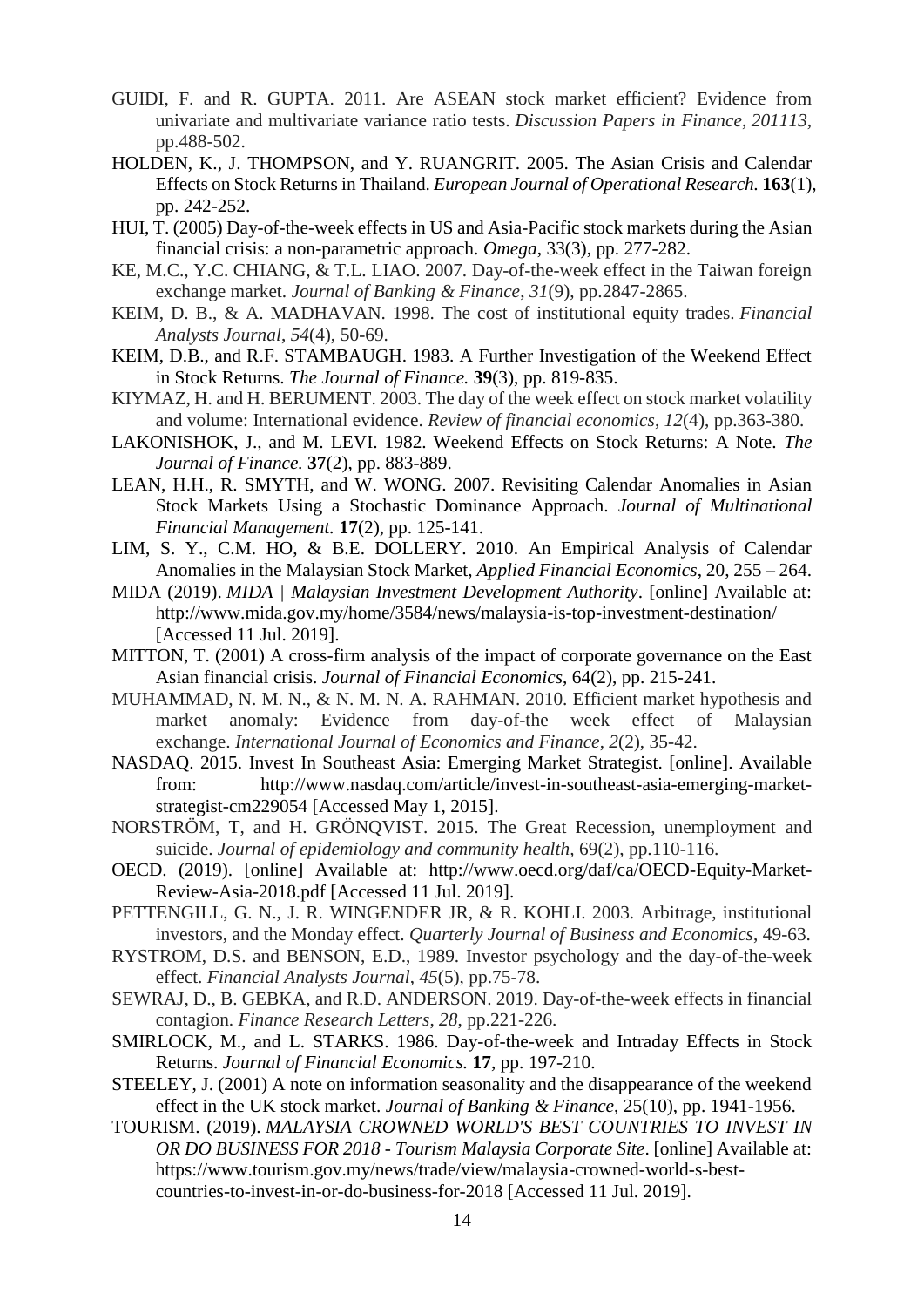WIKINVEST, 2015. Currency: U.S. Dollar (USD). [online]. Available from: http://www.wikinvest.com/currency/U.S.\_Dollar\_(USD) [Accessed May 5, 2015].

WORLD BANK. (2019). *Market capitalization of listed domestic companies (current US\$) | Data*. [online] Available at: https://data.worldbank.org/indicator/CM.MKT.LCAP.CD?end=2018&locations=SG-TH-MY-ID-MM-PH-BN-LA-VN-

KH&most\_recent\_value\_desc=false&order=wbapi\_data\_value\_2012+wbapi\_data\_valu e+wbapi\_data\_value-last&sort=desc&start=2015 [Accessed 11 Jul. 2019].

ZHANG, J., Y. LAI, & J. LIN. 2017. The day-of-the-Week effects of stock markets in different countries. *Finance Research Letters*, *20*, pp.47-62.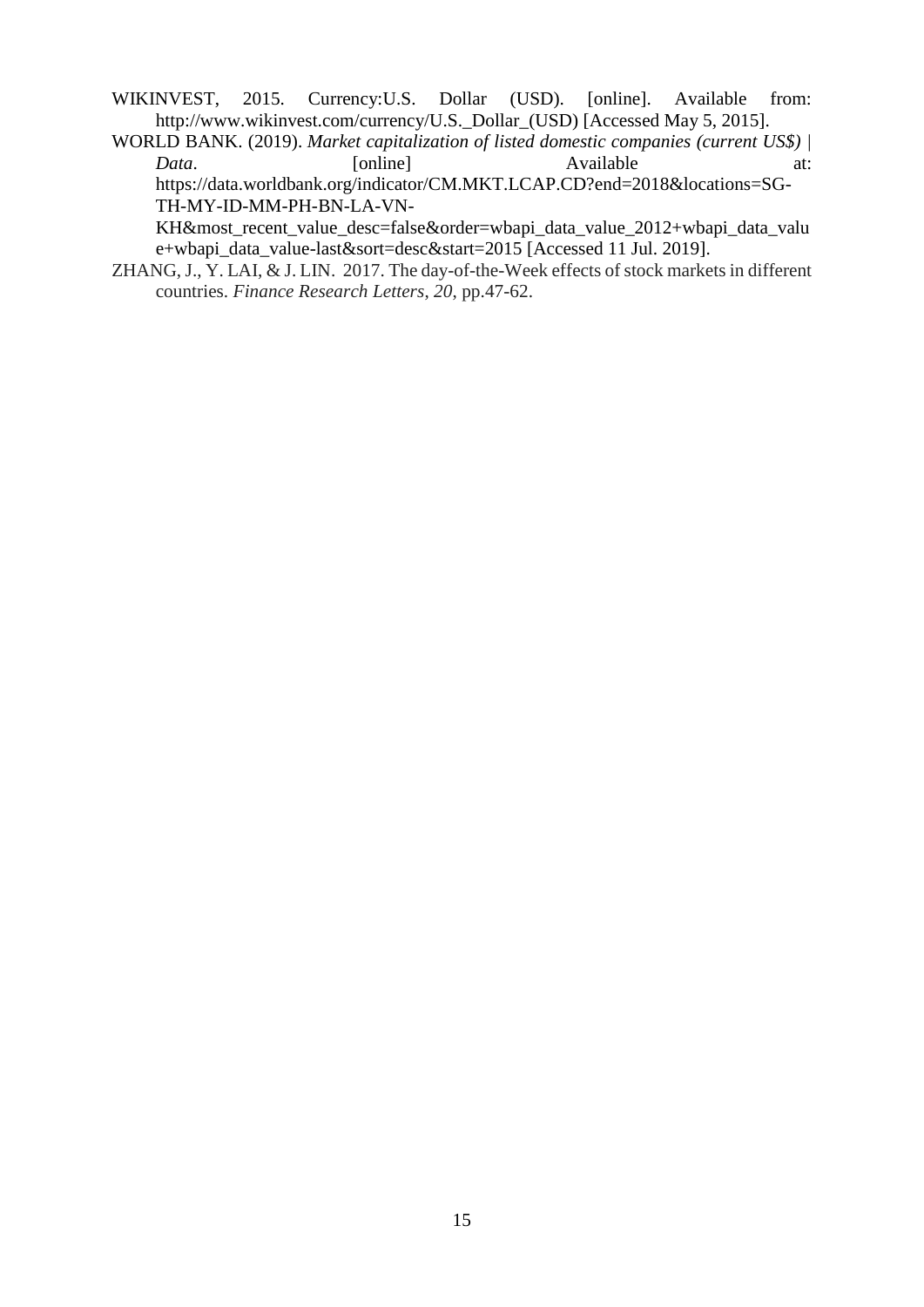| Country                         | 2009   | 2010   | 2011      | 2012   | 2013      |
|---------------------------------|--------|--------|-----------|--------|-----------|
| Singapore Straits Times Index   | 64.49% | 10.09% | $-17.0\%$ | 19.68% | 0.01%     |
| FTSE Bursa Malaysia KLCI        | 45.17% | 19.34% | 0.78%     | 10.34% | 10.54%    |
| Thailand's SET Index            | 63.25% | 40.60% | $-0.72%$  | 35.76% | $-6.70\%$ |
| Indonesia's JSX Composite Index | 86.98% | 46.13% | 3.20%     | 12.94% | $-0.98%$  |
| Philippines PSE Composite Index | 63.00% | 37.62% | 4.07%     | 32.95% | 1.33%     |

# **Table 1: Stock Market Returns (in local currency) for the 5 ASEAN countries 2009-**

**2013**

*Notes: The table present the stock market returns (in local currency) for the 5 ASEAN countries from 2019 to 2013. Source: Aseanstocks (2015)*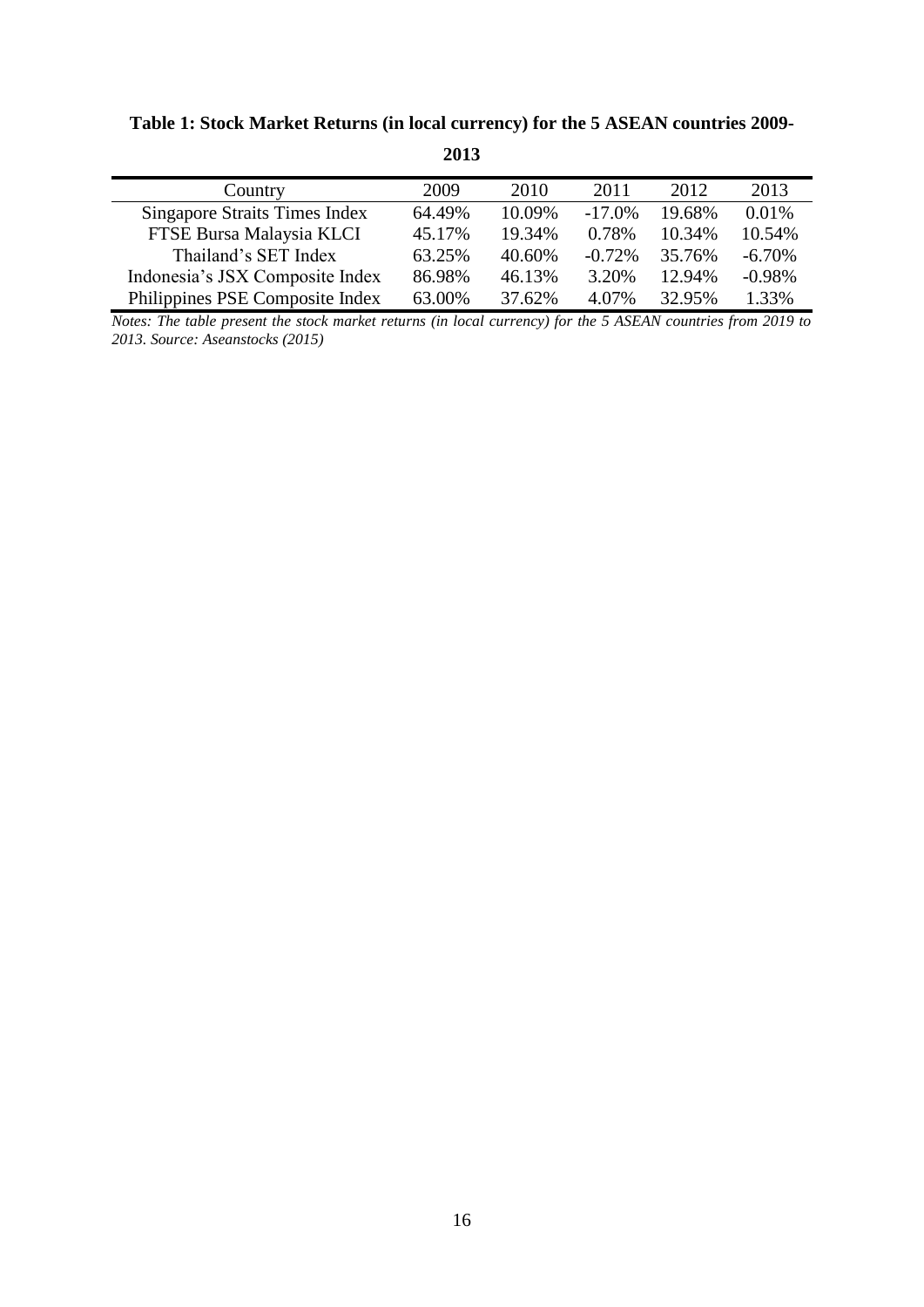|           | Table 2. Description of marces and Carrencies Osca in the Sample |                 |
|-----------|------------------------------------------------------------------|-----------------|
| Country   | Index                                                            | <b>Currency</b> |
| The US    | S&P500 Index                                                     | USD             |
| Singapore | <b>MSCI</b> Singapore (MSCI)                                     | USD/SGD         |
| Thailand  | The Stock Exchange of Thailand (SET)                             | <b>USD/THB</b>  |
| Malaysia  | The FTSE Bursa Malaysia KLCI Index (FBMKLCI)                     | <b>USD/MYR</b>  |

**Table 2: Description of Indices and Currencies Used in the Sample**

*Notes: The table present the description of indices and currencies employed in the sample.*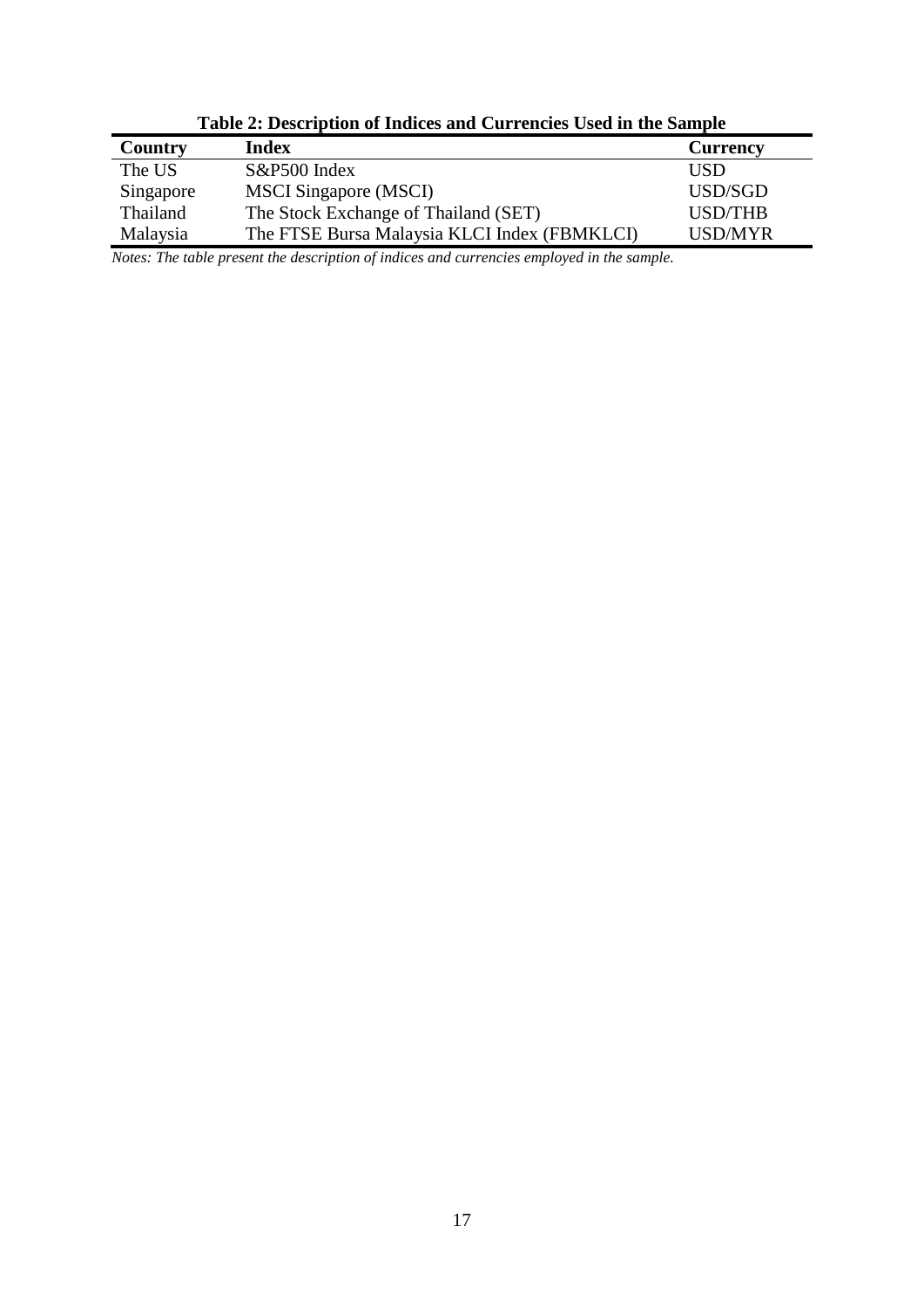|                           |                         | <b>SINGAPORE</b>          |                       |
|---------------------------|-------------------------|---------------------------|-----------------------|
| <b>Periods</b>            | <b>Financial Crisis</b> | <b>Periods</b>            | <b>Economic Cycle</b> |
| $31/12/1994 - 14/11/1995$ | Post-crisis             | $31/12/1994 - 30/09/1997$ | Expansion             |
| $15/11/1995 - 05/02/1996$ | Pre-crisis              | $01/10/1997 - 31/03/1999$ | Recession             |
| $06/02/1996 - 04/09/1998$ | Crisis                  | $01/04/1999 - 31/12/2000$ | Expansion             |
| $05/09/1998 - 03/01/2000$ | Pre-crisis              | $01/01/2001 - 31/12/2001$ | Recession             |
| $04/01/2000 - 10/03/2003$ | Crisis                  | $01/01/2002 - 30/06/2002$ | Expansion             |
| $11/03/2003 - 08/06/2006$ | Post-crisis             | $01/07/2002 - 30/06/2003$ | Recession             |
| $09/06/2006 - 11/10/2007$ | Pre-crisis              | $01/07/2003 - 30/09/2007$ | Expansion             |
| 12/10/2007 - 09/03/2009   | Crisis                  | $01/10/2007 - 31/03/2009$ | Recession             |
| $10/03/2009 - 12/06/2014$ | Post-crisis             | $01/04/2009 - 12/06/2014$ | Expansion             |
|                           |                         | <b>THAILAND</b>           |                       |
| $30/12/1994 - 06/02/1996$ | Pre-crisis              | $31/12/1994 - 31/12/1996$ | Expansion             |
| $07/02/1996 - 04/09/1998$ | Crisis                  | $01/01/1997 - 30/06/1999$ | Recession             |
| $05/09/1998 - 06/12/2005$ | Post-crisis             | $01/07/1999 - 31/12/2000$ | Expansion             |
| $07/12/2005 - 21/05/2008$ | Pre-crisis              | $01/01/2001 - 30/06/2001$ | Recession             |
| 22/05/2008 - 09/03/2009   | Crisis                  | $01/07/2001 - 31/12/2004$ | Expansion             |
| $10/03/2009 - 13/06/2014$ | Post-crisis             | $01/01/2005 - 30/06/2005$ | Recession             |
|                           |                         | $01/07/2005 - 31/12/2007$ | Expansion             |
|                           |                         | $01/01/2008 - 30/06/2009$ | Recession             |
|                           |                         | $01/07/2009 - 31/12/2012$ | Expansion             |
|                           |                         | $01/01/2013 - 30/09/2013$ | Recession             |
|                           |                         | $01/10/2013 - 13/06/2014$ | Expansion             |
|                           |                         | <b>MALAYSIA</b>           |                       |
| $30/12/1994 - 28/02/1997$ | Pre-crisis              | $30/12/1994 - 31/12/1997$ | Expansion             |
| $01/03/1997 - 01/09/1998$ | Crisis                  | $01/01/1998 - 31/03/1999$ | Recession             |
| $02/09/1998 - 15/06/2006$ | Post-crisis             | $01/04/1999 - 30/09/2001$ | Expansion             |
| $16/06/2006 - 11/01/2008$ | Pre-crisis              | $01/10/2001 - 30/03/2002$ | Recession             |
| $12/01/2008 - 12/03/2009$ | Crisis                  | $01/04/2002 - 30/09/2006$ | Expansion             |
| 13/03/2009 - 13/06/2014   | Post-crisis             | $01/10/2006 - 31/03/2007$ | Recession             |
|                           |                         | $01/04/2007 - 30/09/2008$ | Expansion             |
|                           |                         | $01/10/2008 - 31/03/2009$ | Recession             |
|                           |                         | $01/04/2009 - 13/06/2014$ | Expansion             |

**Table 3: Sub-period classification**

*Notes: The table classifies the whole 19-year period into different phases of financial crisis as well as economic recession and expansion*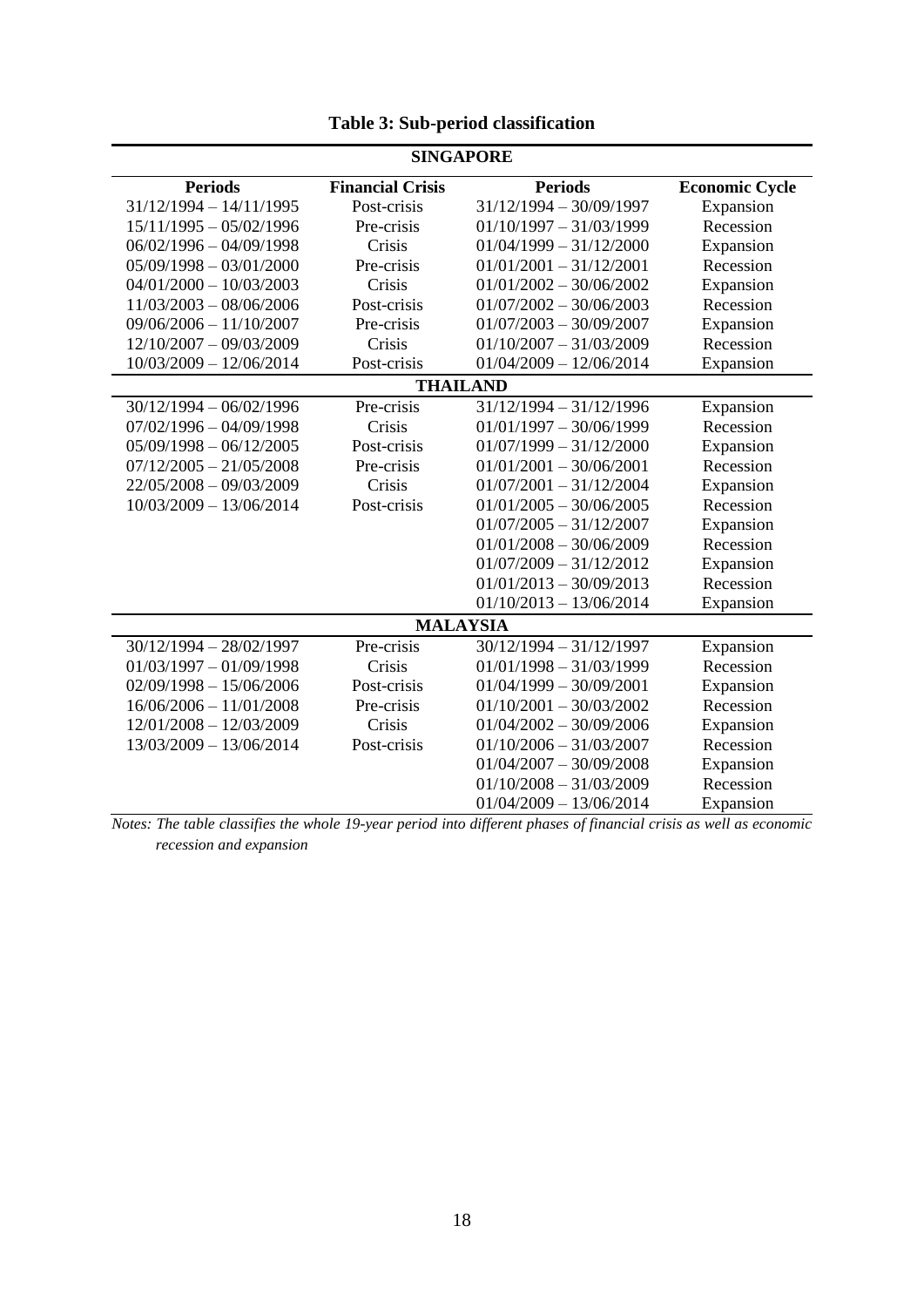|                    | Monday   | Tuesday | Wednesday | Thursday | Friday   | $F_5$ Stat <sup>a</sup> | High <sup>b</sup> | Low <sup>c</sup> |
|--------------------|----------|---------|-----------|----------|----------|-------------------------|-------------------|------------------|
| <b>Full sample</b> |          |         |           |          |          |                         |                   |                  |
| Coefficient        | $-0.081$ | 0.0605  | 0.0452    | 0.0703   | 0.0523   |                         |                   |                  |
| t-stat             | (2.01)   | 1.08    | 0.81      | 1.25     | 0.93     | 0.75                    |                   |                  |
| <b>Sub-Period</b>  |          |         |           |          |          |                         |                   |                  |
| $(1995 - 2007)$    |          |         |           |          |          |                         |                   |                  |
| Coefficient        | $-0.047$ | 0.0085  | 0.0103    | 0.0347   | $-0.032$ |                         |                   |                  |
| t-stat             | (0.89)   | 0.12    | 0.14      | 0.47     | (0.44)   | 0.28                    |                   |                  |
| <b>Sub-Period</b>  |          |         |           |          |          |                         |                   |                  |
| $(2007 - 2014)$    |          |         |           |          |          |                         |                   |                  |
| Coefficient        | $-0.114$ | 0.110   | 0.0834    | 0.109    | 0.1325   |                         |                   |                  |
| t-stat             | (1.84)   | 1.28    | 0.98      | 1.27     | 1.54     | 0.85                    |                   |                  |

**Table 4: Average daily returns (%) on the S&P500 Stock Index**

*Notes: The table reveals the existences of the day-of-the-week anomaly in the US market*

<sup>a</sup> F-test (F value) for the equality of mean returns across days of the week. Degree of freedom: 4. <sup>b</sup> and <sup>c</sup> Day of the week that has higher and lower mean returns relative to other days of the week, respectively.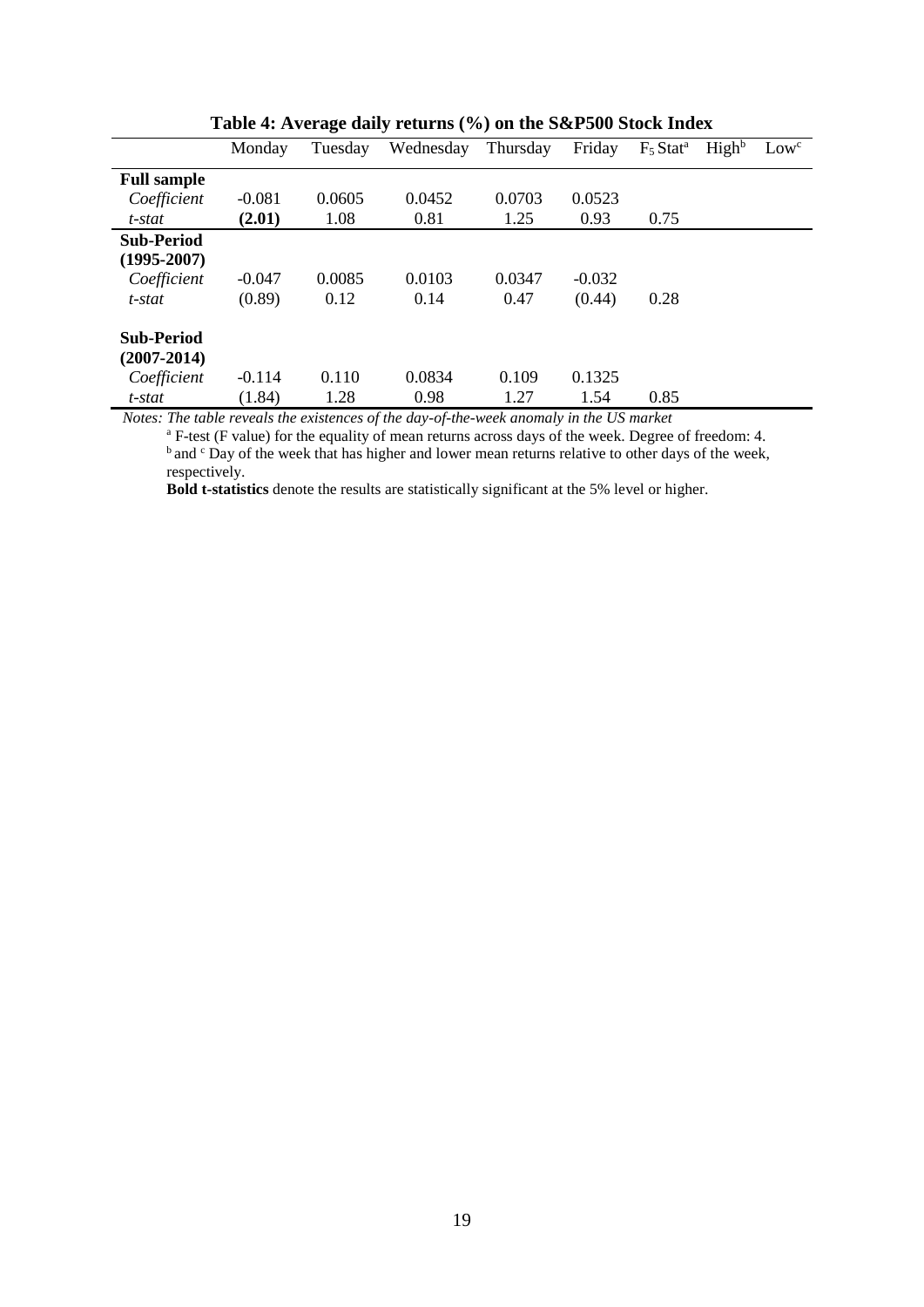| <b>MSCI</b> Index                           | Monday             | Tuesday       | Wednesday     | Thursday      | Friday        | $F_5$<br>Stat <sup>a</sup> | High <sup>b</sup> | Low <sup>c</sup> |
|---------------------------------------------|--------------------|---------------|---------------|---------------|---------------|----------------------------|-------------------|------------------|
| <b>Full sample</b><br>Coefficient<br>t-stat | $-0.128$<br>(3.13) | 0.137<br>2.36 | 0.188<br>3.23 | 0.145<br>2.50 | 0.205<br>3.52 | 3.55                       | Fri<br>5.83       | Mon<br>12.31     |
| <b>Recession</b>                            |                    |               |               |               |               |                            |                   |                  |
| Coefficient                                 | $-0.287$           | 0.233         | 0.304         | 0.159         | 0.284         |                            |                   |                  |
| t-stat                                      | (2.48)             | 1.42          | 1.86          | 0.97          | 1.73          | 1.48                       |                   |                  |
| <i>Expansion</i>                            |                    |               |               |               |               |                            |                   |                  |
| Coefficient                                 | $-0.073$           | 0.104         | 0.144         | 0.140         | 0.177         |                            | Fri               | Mon              |
| t-stat                                      | (1.92)             | 1.93          | 2.68          | 2.60          | 3.30          | 2.33                       | 4.69              | 7.46             |
| <b>Crisis</b>                               |                    |               |               |               |               |                            |                   |                  |
| Coefficient                                 | $-0.369$           | 0.304         | 0.260         | 0.223         | 0.338         |                            | Fri               | Mon              |
| t-stat                                      | (4.48)             | 2.61          | 2.24          | 1.93          | 2.91          | 3.96                       | 5.61              | 14.74            |
| <b>Pre-crisis</b>                           |                    |               |               |               |               |                            |                   |                  |
| Coefficient                                 | 0.309              | $-0.233$      | 0.114         | 0.077         | 0.019         |                            |                   |                  |
| t-stat                                      | 2.61               | (1.41)        | 0.69          | 0.47          | 0.12          | 1.75                       |                   |                  |
| Post-crisis                                 |                    |               |               |               |               |                            |                   |                  |
| Coefficient                                 | $-0.062$           | 0.122         | 0.163         | 0.106         | 0.167         |                            |                   |                  |
| t-stat                                      | (1.40)             | 1.97          | 2.63          | 1.71          | 2.68          | 1.58                       |                   |                  |

**Table 5: Average daily returns (%) on the MSCI Singapore Stock Index**

*Notes: The table reveals the existences of the day-of-the-week anomaly in the Singaporean stock market* <sup>a</sup> F-test (F value) for the equality of mean returns across days of the week. Degree of freedom: 4.  $\frac{b}{c}$  and  $\frac{c}{c}$  Day of the week that has higher and lower mean returns relative to other days of the week, respectively.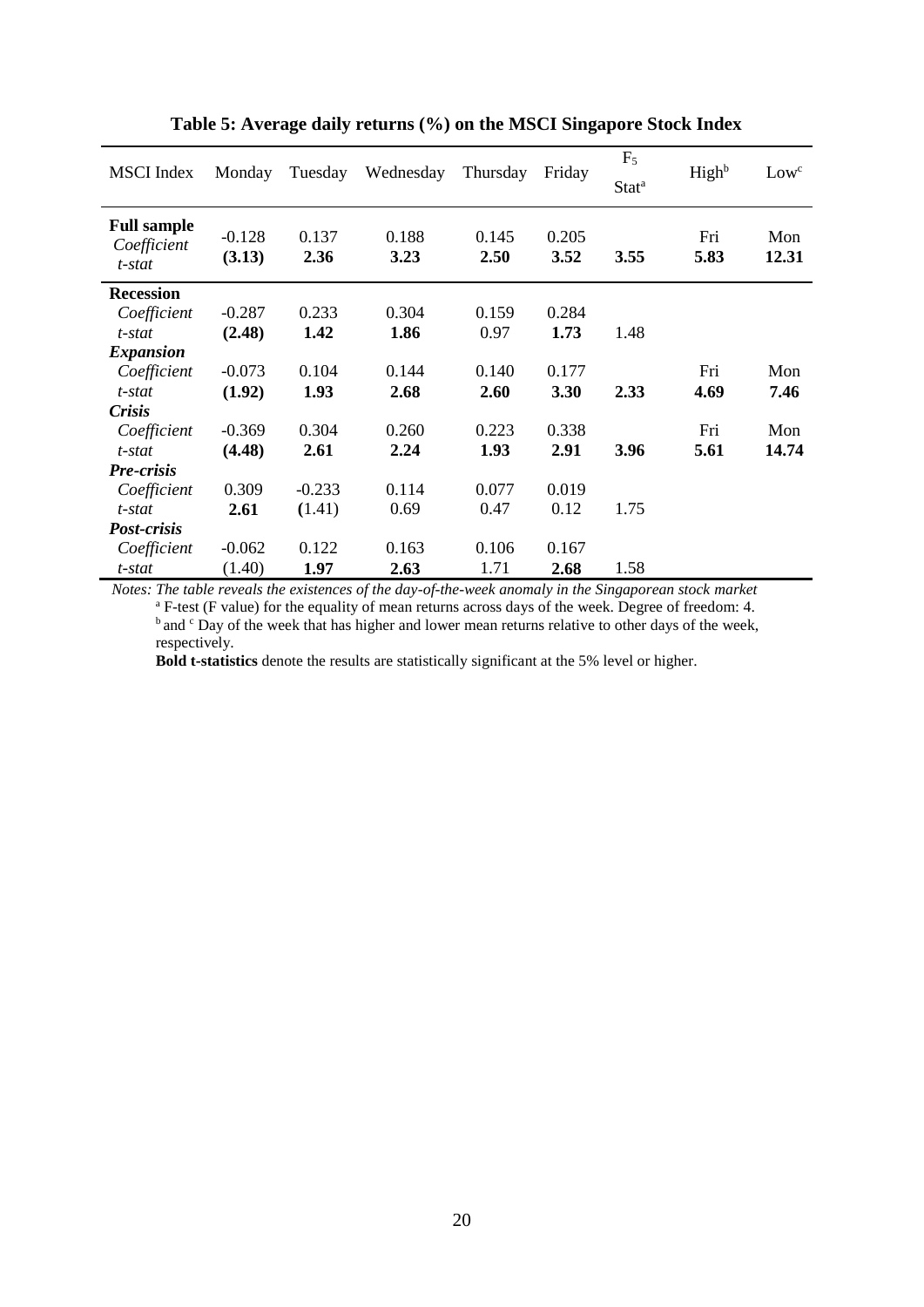| <b>MSCI</b> Index                           | Monday             | Tuesday       | Wednesday     | Thursday      | Friday        | $F_5$ Stat <sup>a</sup> | High <sup>b</sup> | Low <sup>c</sup> |
|---------------------------------------------|--------------------|---------------|---------------|---------------|---------------|-------------------------|-------------------|------------------|
| <b>Full sample</b><br>Coefficient<br>t-stat | $-0.256$<br>(4.90) | 0.280<br>3.77 | 0.206<br>2.77 | 0.292<br>3.87 | 0.501<br>6.76 | 11.49                   | Fri<br>34.70      | Mon<br>28.43     |
| <b>Recession</b>                            |                    |               |               |               |               |                         |                   |                  |
| Coefficient                                 | $-0.30$            | 0.290         | 0.30          | 0.540         | 0.560         |                         | Fri               | Mon              |
| t-stat                                      | (2.38)             | 1.63          | 1.69          | 2.99          | 3.15          | 2.94                    | 5.44              | 7.75             |
| <i>Expansion</i>                            |                    |               |               |               |               |                         |                   |                  |
| Coefficient                                 | $-0.23$            | 0.256         | 0.161         | 0.171         | 0.464         |                         | Fri               | Mon              |
| t-stat                                      | (4.37)             | 3.43          | 2.17          | 2.25          | 6.22          | 10.41                   | 34.92             | 20.59            |
| <b>Crisis</b>                               |                    |               |               |               |               |                         |                   |                  |
| Coefficient                                 | $-0.134$           | 0.371         | 0.350         | 0.543         | 0.760         |                         |                   |                  |
| t-stat                                      | (0.78)             | 1.53          | 1.45          | 2.24          | 3.17          | 1.77                    |                   |                  |
| Pre-crisis                                  |                    |               |               |               |               |                         |                   |                  |
| Coefficient                                 | $-0.253$           | 0.206         | 0.115         | 0.368         | 0.434         |                         | Fri               | Mon              |
| t-stat                                      | (2.52)             | 1.45          | 0.81          | 2.52          | 3.06          | 3.22                    | 7.23              | 6.65             |
| Post-crisis                                 |                    |               |               |               |               |                         |                   |                  |
| Coefficient                                 | $-0.289$           | 0.264         | 0.189         | 0.191         | 0.448         |                         | Fri               | Mon              |
| t-stat                                      | (4.76)             | 3.08          | 2.21          | 2.19          | 5.21          | 8.01                    | 24.17             | 20.18            |

**Table 6: Average daily returns (%) on the Thailand SET Index**

*Notes: The table reveals the existences of the day-of-the-week anomaly in the Thai stock market*

<sup>a</sup> F-test (F value) for the equality of mean returns across days of the week. Degree of freedom: 4.  $\overrightarrow{b}$  and  $\overrightarrow{c}$  Day of the week that has higher and lower mean returns relative to other days of the week, respectively.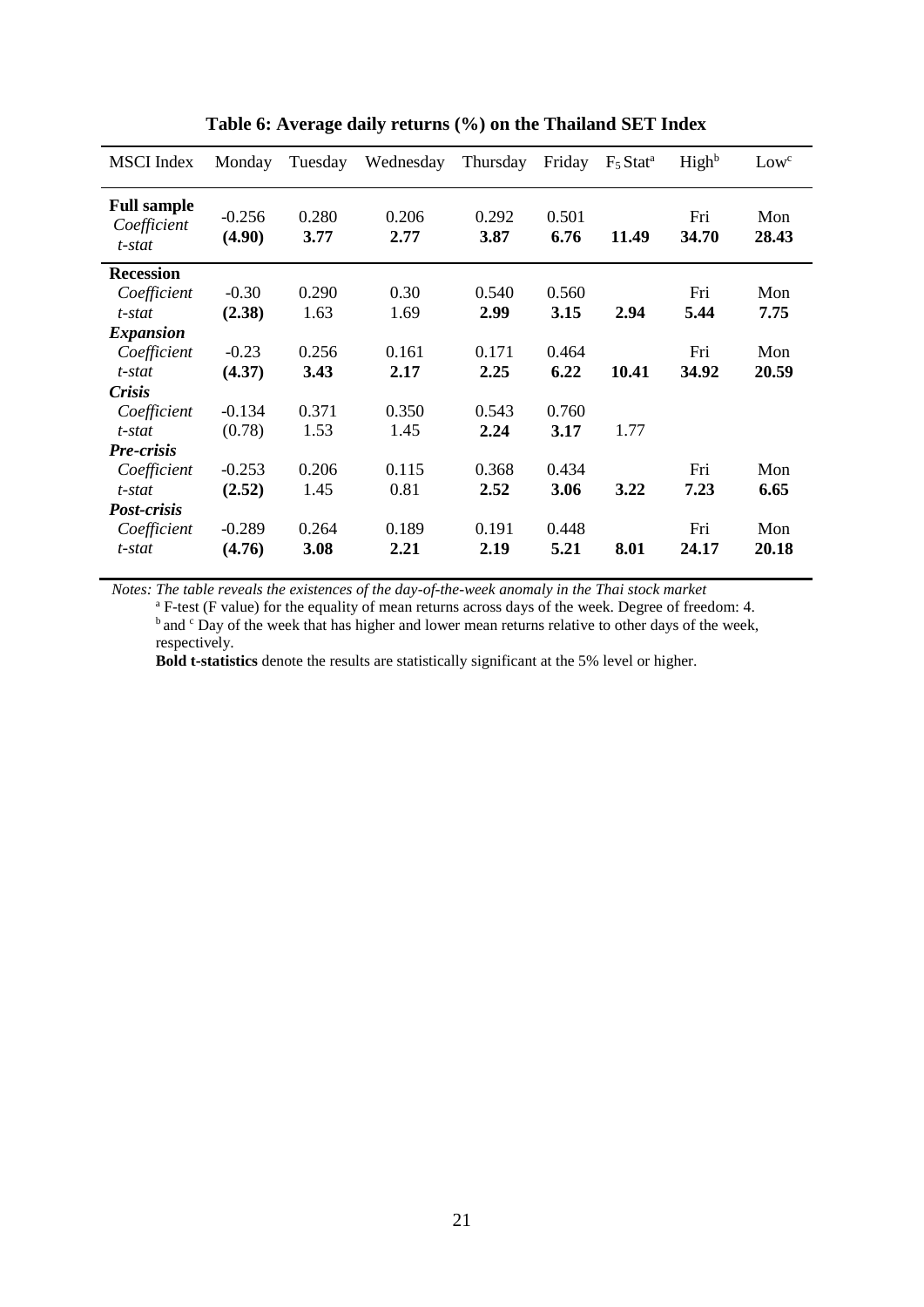| <b>MSCI</b> Index                           | Monday             | Tuesday       | Wednesday          | Thursday       | Friday             | $F_5$ Stat <sup>a</sup> | High <sup>b</sup> | Low <sup>c</sup> |
|---------------------------------------------|--------------------|---------------|--------------------|----------------|--------------------|-------------------------|-------------------|------------------|
| <b>Full sample</b><br>Coefficient<br>t-stat | $-0.021$<br>(0.48) | 0.143<br>2.30 | $-0.077$<br>(1.24) | 0.0098<br>0.16 | $-0.035$<br>(0.56) | 3.61                    | Tues<br>10.99     | Wed<br>3.72      |
| <b>Recession</b>                            |                    |               |                    |                |                    |                         |                   |                  |
| Coefficient                                 | $-0.003$           | 0.159         | 0.0054             | $-0.147$       | $-0.200$           |                         |                   |                  |
| t-stat                                      | (0.01)             | 0.51          | 0.02               | (0.47)         | (0.63)             | 0.42                    |                   |                  |
| <i>Expansion</i>                            |                    |               |                    |                |                    |                         |                   |                  |
| Coefficient                                 | $-0.034$           | 0.165         | $-0.095$           | 0.050          | 0.0034             |                         | Tues              | Wed              |
| t-stat                                      | (0.91)             | 3.15          | (1.81)             | 0.96           | 0.06               | 6.57                    | 17.24             | 10.08            |
| <b>Crisis</b>                               |                    |               |                    |                |                    |                         |                   |                  |
| Coefficient                                 | 0.290              | 0.338         | $-0.218$           | 0.179          | $-0.230$           |                         |                   |                  |
| t-stat                                      | 1.37               | 1.15          | (0.73)             | 0.61           | (0.79)             | 1.54                    |                   |                  |
| Pre-crisis                                  |                    |               |                    |                |                    |                         |                   |                  |
| Coefficient                                 | $-0.073$           | 0.137         | $-0.097$           | $-0.084$       | $-0.007$           |                         |                   |                  |
| t-stat                                      | (1.02)             | 1.38          | (0.97)             | (0.84)         | (0.07)             | 1.84                    |                   |                  |
| <i>Post-crisis</i>                          |                    |               |                    |                |                    |                         |                   |                  |
| Coefficient                                 | $-0.063$           | 0.105         | $-0.050$           | 0.0026         | $-0.011$           |                         |                   |                  |
| t-stat                                      | (1.37)             | 1.62          | (0.78)             | 0.04           | (0.17)             | 1.75                    |                   |                  |

**Table 7: Average daily returns (%) on the Malaysia FBMKLCI Index**

*Notes: The table reveals the existences of the day-of-the-week anomaly in the Malaysian stock market*

<sup>a</sup> F-test (F value) for the equality of mean returns across days of the week. Degree of freedom: 4. <sup>b</sup> and <sup>c</sup> Day of the week that has higher and lower mean returns relative to other days of the week, respectively.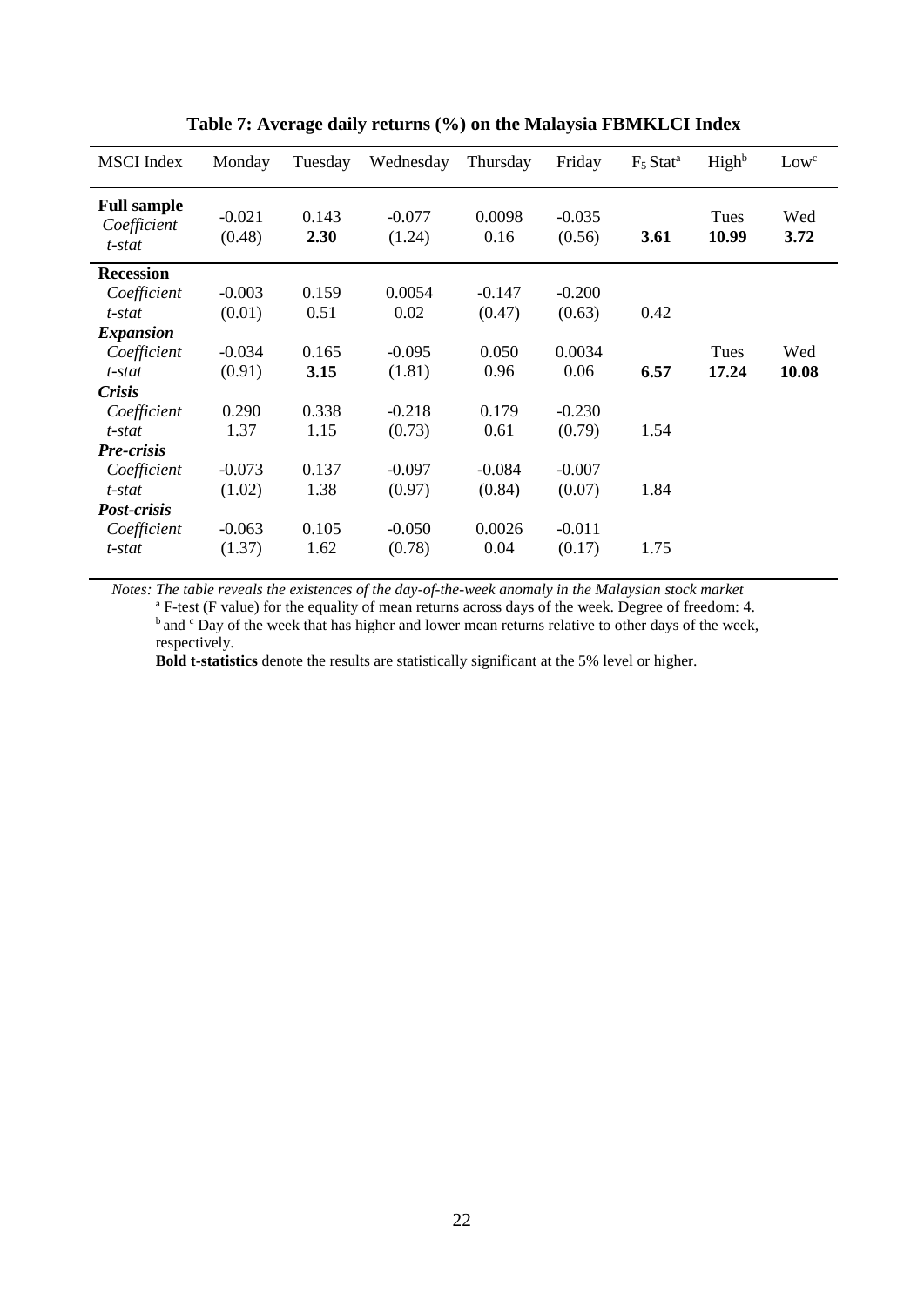| Country                | <b>Singapore</b> |                | <b>Thailand</b> |                | <b>Malaysia</b> |                |  |
|------------------------|------------------|----------------|-----------------|----------------|-----------------|----------------|--|
|                        | <b>Buying</b>    | <b>Selling</b> | <b>Buying</b>   | <b>Selling</b> | <b>Buying</b>   | <b>Selling</b> |  |
| Whole<br><b>Sample</b> | <b>MONDAY</b>    | <b>FRIDAY</b>  | <b>MONDAY</b>   | <b>FRIDAY</b>  | WEDNESDAY       | <b>TUESDAY</b> |  |
| <b>Recession</b>       | Monday           | Wednesday      |                 |                |                 |                |  |
| <b>Expansion</b>       | Monday           | Friday         | Monday          | Friday         | Wednesday       | Tuesday        |  |
| <b>Crisis</b>          |                  |                | Monday          | Friday         |                 |                |  |
| Pre-crisis             | Tuesday          | Monday         |                 |                |                 |                |  |
| <i>Post-crisis</i>     | Monday           | Friday         |                 |                |                 |                |  |

**Table 8: Day-of-the-week Trading Strategies**

*Note: The table summarises the arbitrage day-of-the-week trading strategies in the stock exchanges of Singapore, Thailand, and Malaysia, respectively*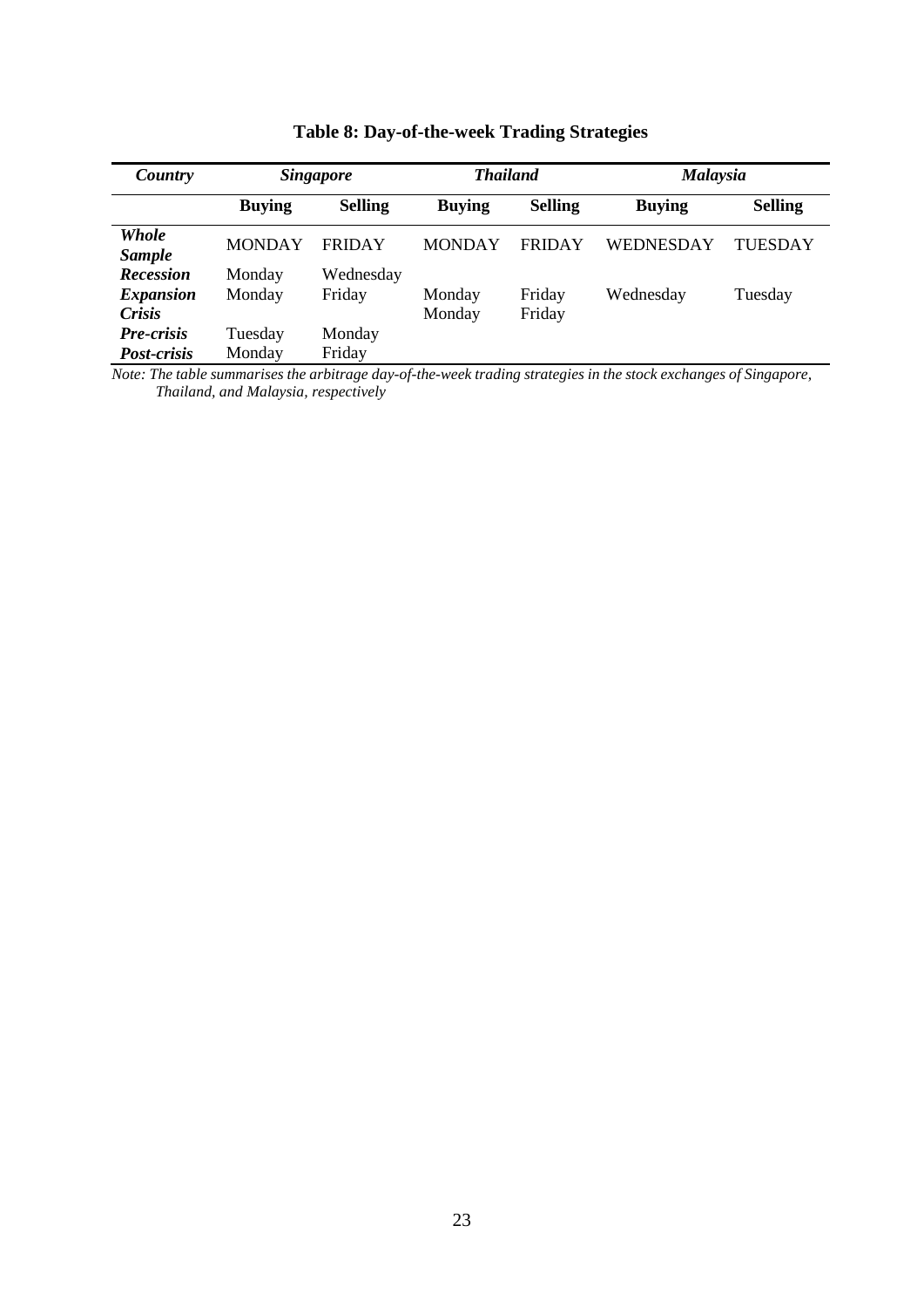|                                                              | Monday           | Tuesday       | Wednesday                | Thursday      | Friday           |
|--------------------------------------------------------------|------------------|---------------|--------------------------|---------------|------------------|
| <b>Overall Relationship</b><br>t-stat <sup>a</sup>           |                  |               | Positive $(+)$<br>(3.74) |               |                  |
| <b>Full Sample</b><br>Relationship<br>$t$ -stat <sup>a</sup> | $^{+}$<br>(1.92) | $+$<br>(2.24) | $+$<br>(3.15)            | $+$<br>(3.65) | $^{+}$<br>(1.91) |
| <b>Recession</b>                                             |                  |               |                          |               |                  |
| Relationship                                                 | $+$              | $+$           | $+$                      | $+$           | $^{+}$           |
| $t$ -stat <sup>a</sup>                                       | (1.64)           | (2.05)        | (1.68)                   | (3.88)        | (1.74)           |
| <b>Expansion</b>                                             |                  |               |                          |               |                  |
| Relationship                                                 | $^{+}$           | $+$           | $+$                      | $+$           | $^{+}$           |
| $t$ -stat $^a$                                               | (3.29)           | (2.51)        | (3.57)                   | (1.21)        | (2.59)           |
| <b>Crisis</b>                                                |                  |               |                          |               |                  |
| Relationship                                                 | $^{+}$           | $^{+}$        | $+$                      | $^{+}$        | $^{+}$           |
| $t$ -stat <sup>a</sup>                                       | (0.97)           | (0.76)        | (1.56)                   | (2.77)        | (1.42)           |
| Pre-crisis                                                   |                  |               |                          |               |                  |
| Relationship                                                 | $+$              | $+$           | $+$                      | $+$           | $+$              |
| $t$ -stat <sup>a</sup>                                       | (2.14)           | (1.35)        | (1.32)                   | (0.46)        | (1.42)           |
| Post-crisis                                                  |                  |               |                          |               |                  |
| Relationship                                                 | $^{+}$           | $+$           | $+$                      | $+$           | $^{+}$           |
| $t$ -stat <sup>a</sup>                                       | (2.29)           | (1.80)        | (1.31)                   | (1.13)        | (1.63)           |

# **Table 9: Relationship between the Thailand stock prices and currency rates**

*Notes: The table reveals the relationship between stock returns and currency returns on each day of the week in Thailand*

a t-stat is the t-value for the unit root of residuals.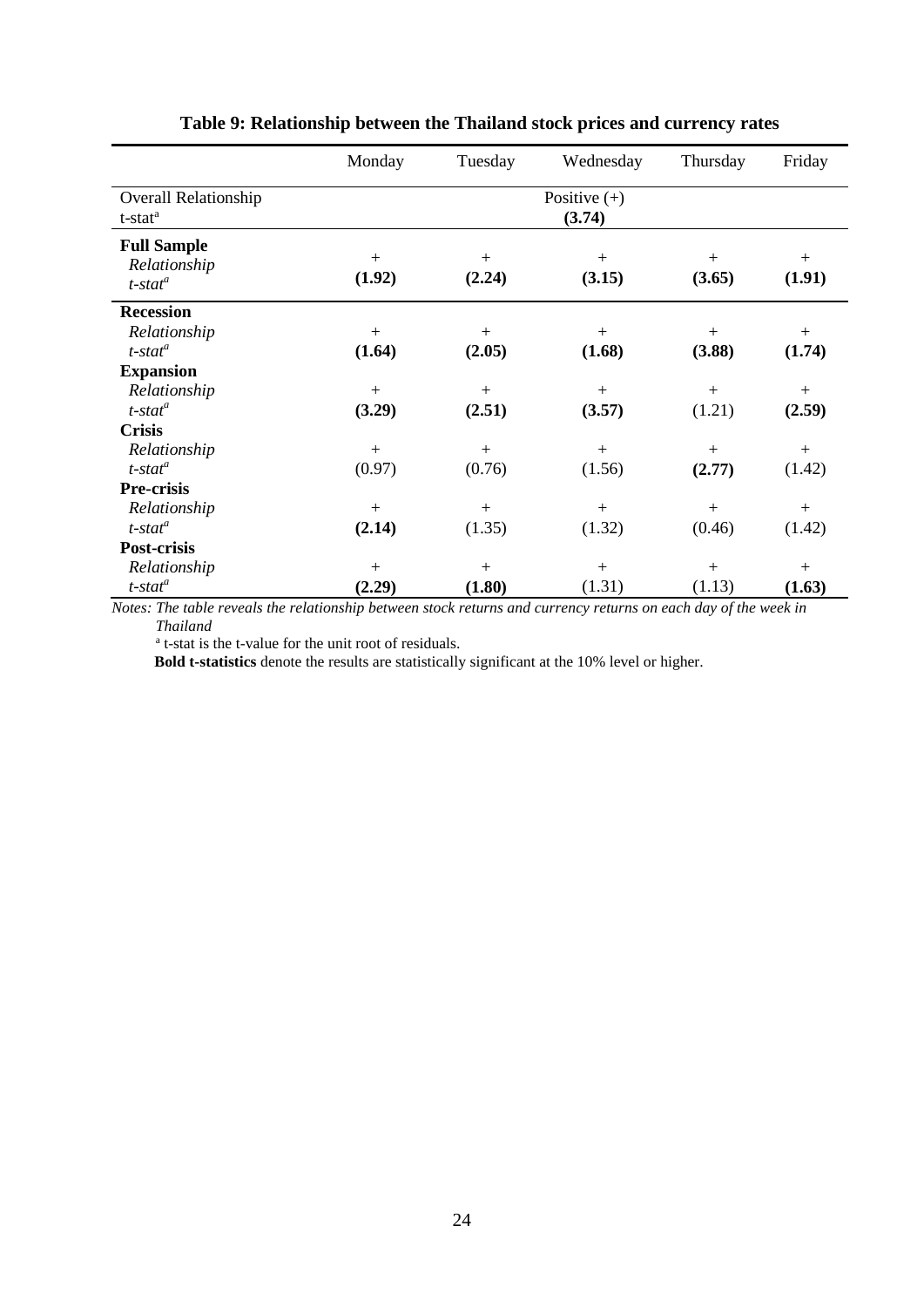|                             | Monday | Tuesday | Wednesday      | Thursday | Friday |
|-----------------------------|--------|---------|----------------|----------|--------|
| <b>Overall Relationship</b> |        |         | Negative $(-)$ |          |        |
| t-stat <sup>a</sup>         |        |         | (1.54)         |          |        |
| <b>Full Sample</b>          |        |         |                |          |        |
| Relationship                |        |         |                |          |        |
| $t$ -stat <sup>a</sup>      | (1.73) | (1.76)  | (1.70)         | (1.77)   | (1.74) |
| <b>Recession</b>            |        |         |                |          |        |
| Relationship                |        |         |                |          |        |
| $t$ -stat $^a$              | (2.46) | (2.56)  | (2.55)         | (2.54)   | (2.48) |
| <b>Expansion</b>            |        |         |                |          |        |
| Relationship                |        |         |                |          |        |
| $t$ -stat <sup>a</sup>      | (1.89) | (1.79)  | (1.88)         | (1.89)   | (1.94) |
| <b>Crisis</b>               |        |         |                |          |        |
| Relationship                |        |         |                |          |        |
| $t$ -stat $^a$              | (2.68) | (2.77)  | (2.70)         | (2.67)   | (2.71) |
| Pre-crisis                  |        |         |                |          |        |
| Relationship                |        |         |                |          |        |
| $t$ -stat $^a$              | (2.37) | (2.32)  | (2.35)         | (2.31)   | (2.31) |
| Post-crisis                 |        |         |                |          |        |
| Relationship                | $+$    | $+$     | $+$            | $+$      | $^{+}$ |
| $t$ -stat $^a$              | (1.74) | (1.66)  | (1.56)         | (1.65)   | (1.74) |

# **Table 10: Relationship between the Singapore stock prices and currency rates**

*Notes: The table reveals the relationship between stock returns and currency returns on each day of the week in Singapore*

a t-stat is the t-value for the unit root of residuals.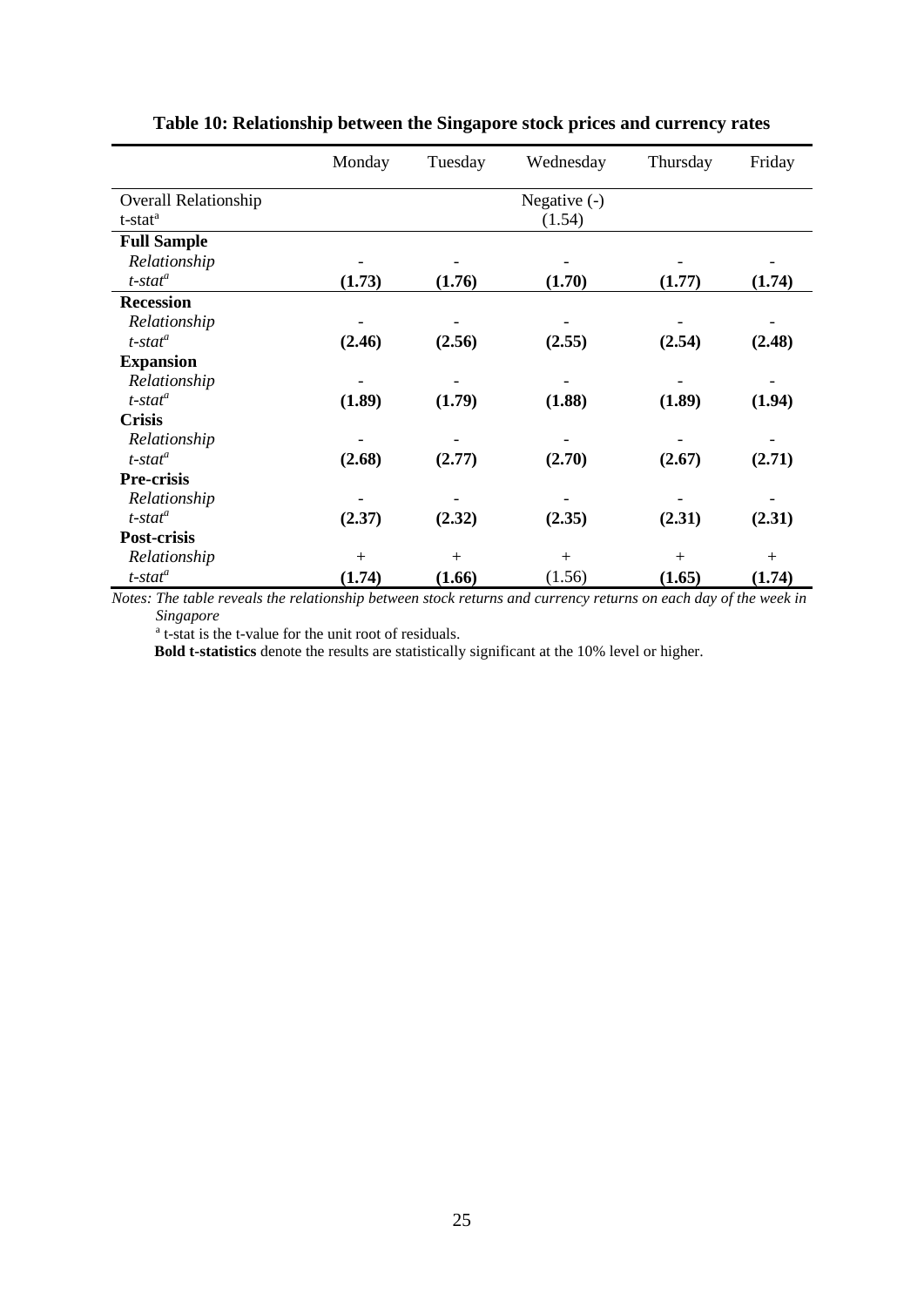|                             | Monday | Tuesday | Wednesday      | Thursday | Friday |
|-----------------------------|--------|---------|----------------|----------|--------|
| <b>Overall Relationship</b> |        |         | Positive $(+)$ |          |        |
| t-stat <sup>a</sup>         |        |         | (1.21)         |          |        |
| <b>Full Sample</b>          |        |         |                |          |        |
| Relationship                | $+$    | $+$     | $+$            | $+$      | $+$    |
| $t$ -stat <sup>a</sup>      | (0.93) | (2.48)  | (1.50)         | (2.16)   | (1.35) |
| <b>Recession</b>            |        |         |                |          |        |
| Relationship                |        |         |                |          |        |
| $t$ -stat $^a$              | 1.21   | (1.70)  | (1.30)         | (2.33)   | (1.04) |
| <b>Expansion</b>            |        |         |                |          |        |
| Relationship                | $^{+}$ | $+$     | $+$            | $^{+}$   | $+$    |
| $t$ -stat $^a$              | (1.64) | (2.16)  | (1.22)         | (1.84)   | (0.94) |
| <b>Crisis</b>               |        |         |                |          |        |
| Relationship                |        |         |                |          |        |
| $t$ -stat $^a$              | (0.10) | (0.45)  | (1.01)         | (0.59)   | (1.68) |
| Pre-crisis                  |        |         |                |          |        |
| Relationship                |        |         |                |          |        |
| $t$ -stat <sup>a</sup>      | (2.13) | (2.50)  | (1.70)         | (2.03)   | (2.08) |
| Post-crisis                 |        |         |                |          |        |
| Relationship                | $+$    | $+$     | $+$            | $+$      | $+$    |
| $t$ -stat <sup>a</sup>      | (0.18) | (0.73)  | (0.04)         | (0.24)   | (0.06) |

# **Table 11: Relationship between the Malaysia stock prices and currency rates**

*Notes: The table reveals the relationship between stock returns and currency returns on each day of the week in Malaysia*

a t-stat is the t-value for the unit root of residuals.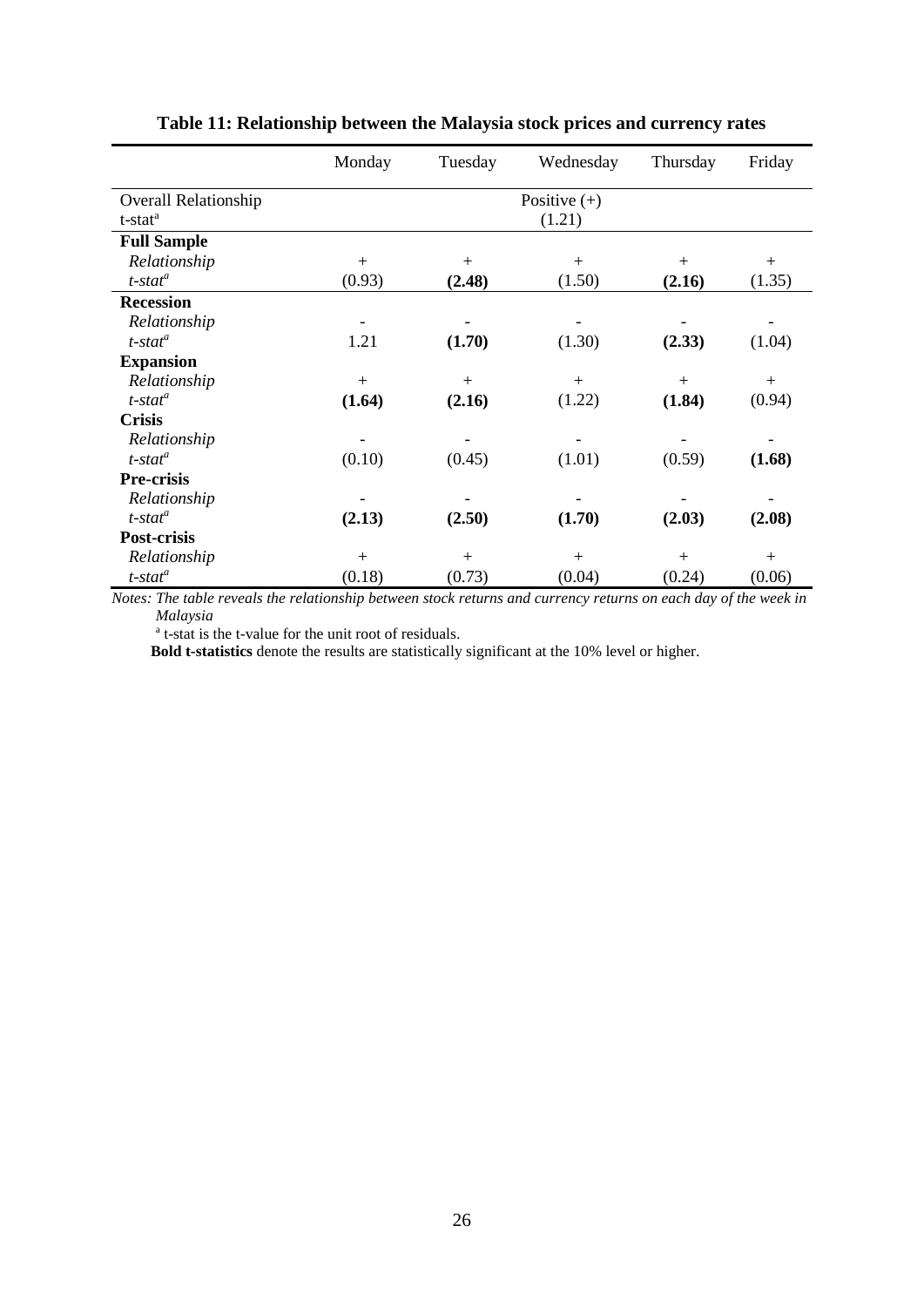|                         | тиле так пирись от пеопоние сустемии г нинеми стало он иге г нинине оп т писм<br>Monday | Tuesday  | Wednesday | Thursday | Friday   |
|-------------------------|-----------------------------------------------------------------------------------------|----------|-----------|----------|----------|
|                         |                                                                                         |          |           |          |          |
| <b>Recession</b>        |                                                                                         |          |           |          |          |
| Coefficient             | $-0.016$                                                                                | $-0.086$ | 0.105     | 0.334    | 0.741    |
| t-stat                  | (0.15)                                                                                  | (0.79)   | 0.89      | 2.87     | 0.58     |
| <b>Expansion</b>        |                                                                                         |          |           |          |          |
| Coefficient             | $-0.280$                                                                                | 0.024    | $-0.063$  | $-0.078$ | 0.226    |
| t-stat                  | (4.92)                                                                                  | 0.41     | (0.98)    | (1.22)   | 3.22     |
| $F_2$ Stat <sup>a</sup> | 3.40                                                                                    | 0.55     | 1.08      | 6.60     | 0.74     |
| <b>Crisis</b>           |                                                                                         |          |           |          |          |
| Coefficient             | $-0.133$                                                                                | 0.146    | 0.261     | 0.439    | 0.693    |
| t-stat                  | (1.15)                                                                                  | 1.20     | 2.00      | 3.49     | 4.91     |
| Pre-crisis              |                                                                                         |          |           |          |          |
| Coefficient             | $-0.135$                                                                                | $-0.184$ | $-0.366$  | $-0.342$ | $-0.535$ |
| t-stat                  | (0.84)                                                                                  | (1.10)   | (2.03)    | (1.92)   | (2.75)   |
| Post-crisis             |                                                                                         |          |           |          |          |
| Coefficient             | $-0.197$                                                                                | $-0.175$ | $-0.351$  | $-0.554$ | $-0.541$ |
| t-stat                  | (1.50)                                                                                  | (1.28)   | (2.39)    | (3.89)   | (3.39)   |
| $F_3$ Stat <sup>b</sup> | 0.14                                                                                    | 0.84     | 2.65      | 7.83     | 9.04     |

**Table 12: Impacts of Economic Cycle and Financial Crisis on the Thailand SET Index**

*Notes: The table reveals the mean stock returns on each day of the week across crises and economic conditions in Thailand*

<sup>a</sup> F-test (F value) for the equality of mean returns across two economic conditions. Degree of freedom: 1. <sup>b</sup> F-test (F value) for the equality of mean returns across three stages of economic cycle. Degree of freedom: 2.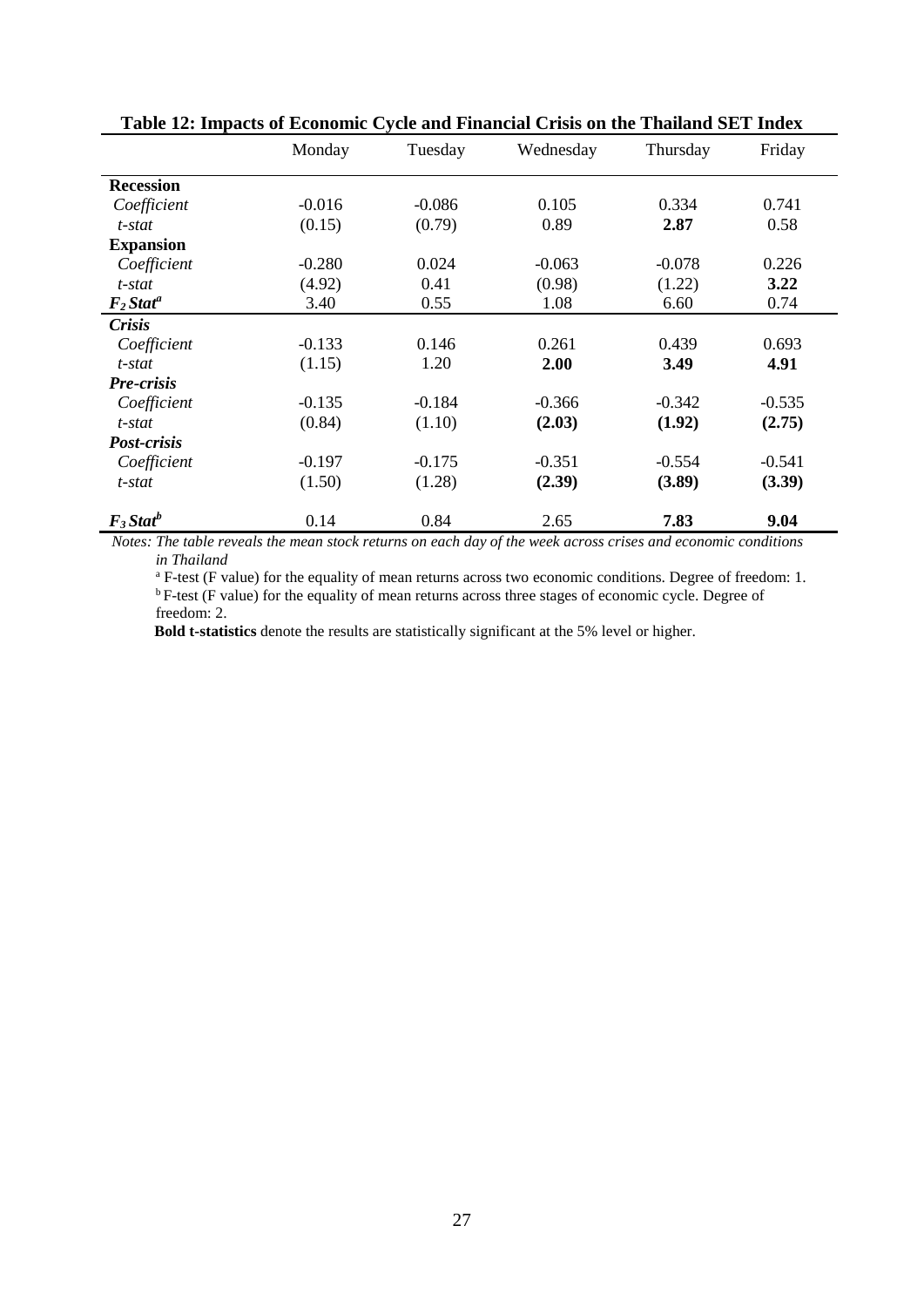| шисл                    |          |          |           |          |          |  |  |  |
|-------------------------|----------|----------|-----------|----------|----------|--|--|--|
| <b>MSCI</b> Index       | Monday   | Tuesday  | Wednesday | Thursday | Friday   |  |  |  |
| <b>Recession</b>        |          |          |           |          |          |  |  |  |
| Coefficient             | $-0.197$ | $-0.129$ | $-0.067$  | $-0.181$ | $-0.080$ |  |  |  |
| t-stat                  | (1.77)   | (1.53)   | (0.73)    | (2.00)   | (0.91)   |  |  |  |
| <b>Expansion</b>        |          |          |           |          |          |  |  |  |
| Coefficient             | $-0.088$ | 0.036    | 0.068     | 0.058    | 0.083    |  |  |  |
| $t$ -stat               | (1.77)   | 0.84     | 1.46      | 1.26     | 1.86     |  |  |  |
| $F_2$ Stat <sup>a</sup> | 0.54     | 2.16     | 1.22      | 3.95     | 1.95     |  |  |  |
| Crisis                  |          |          |           |          |          |  |  |  |
| Coefficient             | $-0.366$ | $-0.121$ | $-0.138$  | $-0.136$ | $-0.031$ |  |  |  |
| t-stat                  | (4.53)   | (1.98)   | (2.10)    | (2.09)   | (0.49)   |  |  |  |
| <b>Pre-crisis</b>       |          |          |           |          |          |  |  |  |
| Coefficient             | 0.595    | 0.209    | 0.498     | 0.452    | 0.231    |  |  |  |
| t-stat                  | 3.92     | 1.81     | 4.03      | 3.68     | 1.94     |  |  |  |
| Post-crisis             |          |          |           |          |          |  |  |  |
| Coefficient             | 0.285    | 0.193    | 0.237     | 0.167    | 0.122    |  |  |  |
| t-stat                  | 2.66     | 2.38     | 2.72      | 1.94     | 1.45     |  |  |  |
| $F_3$ Stat <sup>b</sup> | 10.84    | 2.93     | 7.11      | 6.36     | 1.30     |  |  |  |

**Table 13: Impacts of Economic Cycle and Financial Crisis on the Singapore MSCI Index**

*Notes: The table reveals the mean stock returns on each day of the week across crises and economic conditions in Singapore*

<sup>a</sup> F-test (F value) for the equality of mean returns across two economic conditions. Degree of freedom: 1.  $b_F$ -test (F value) for the equality of mean returns across three stages of economic cycle. Degree of freedom: 2.